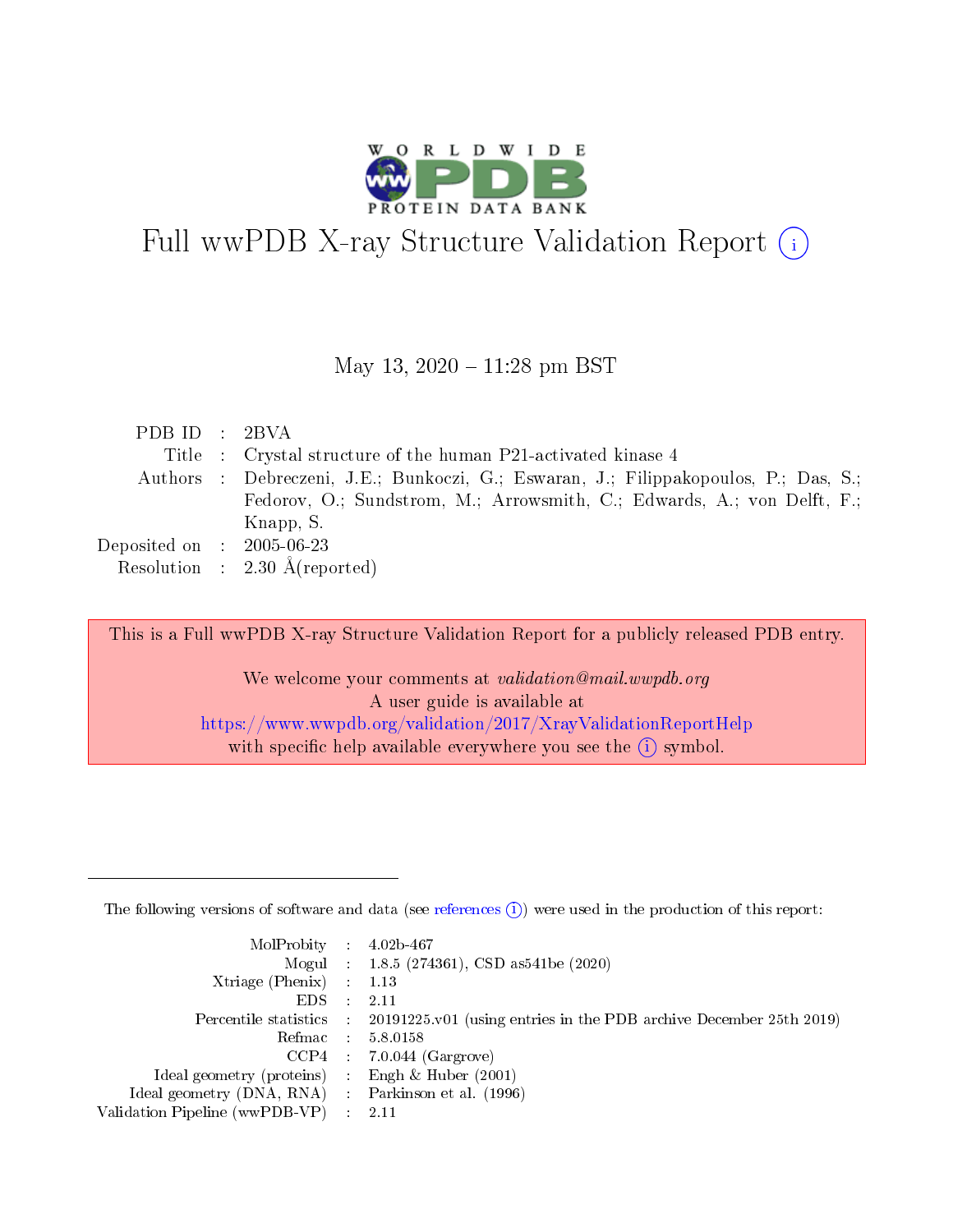# 1 [O](https://www.wwpdb.org/validation/2017/XrayValidationReportHelp#overall_quality)verall quality at a glance  $(i)$

The following experimental techniques were used to determine the structure: X-RAY DIFFRACTION

The reported resolution of this entry is 2.30 Å.

Percentile scores (ranging between 0-100) for global validation metrics of the entry are shown in the following graphic. The table shows the number of entries on which the scores are based.



| Metric                | Whole archive<br>$(\#\mathrm{Entries})$ | Similar resolution<br>$(\#\text{Entries}, \text{resolution range}(\text{\AA}))$ |  |
|-----------------------|-----------------------------------------|---------------------------------------------------------------------------------|--|
| Clashscore            | 141614                                  | $5643(2.30-2.30)$                                                               |  |
| Ramachandran outliers | 138981                                  | $5575(2.30-2.30)$                                                               |  |
| Sidechain outliers    | 138945                                  | $5575(2.30-2.30)$                                                               |  |
| RSRZ outliers         | 127900                                  | $4938(2.30-2.30)$                                                               |  |

The table below summarises the geometric issues observed across the polymeric chains and their fit to the electron density. The red, orange, yellow and green segments on the lower bar indicate the fraction of residues that contain outliers for  $\geq=3$ , 2, 1 and 0 types of geometric quality criteria respectively. A grey segment represents the fraction of residues that are not modelled. The numeric value for each fraction is indicated below the corresponding segment, with a dot representing fractions  $\epsilon=5\%$  The upper red bar (where present) indicates the fraction of residues that have poor fit to the electron density. The numeric value is given above the bar.

| Mol | Chain | $\perp$ Length |             | Quality of chain |     |         |
|-----|-------|----------------|-------------|------------------|-----|---------|
|     |       | 292            | 42%         | 38%              | 13% | 7%<br>٠ |
|     |       | າດາ            | $\%$<br>35% | 42%              | 14% | 6%      |

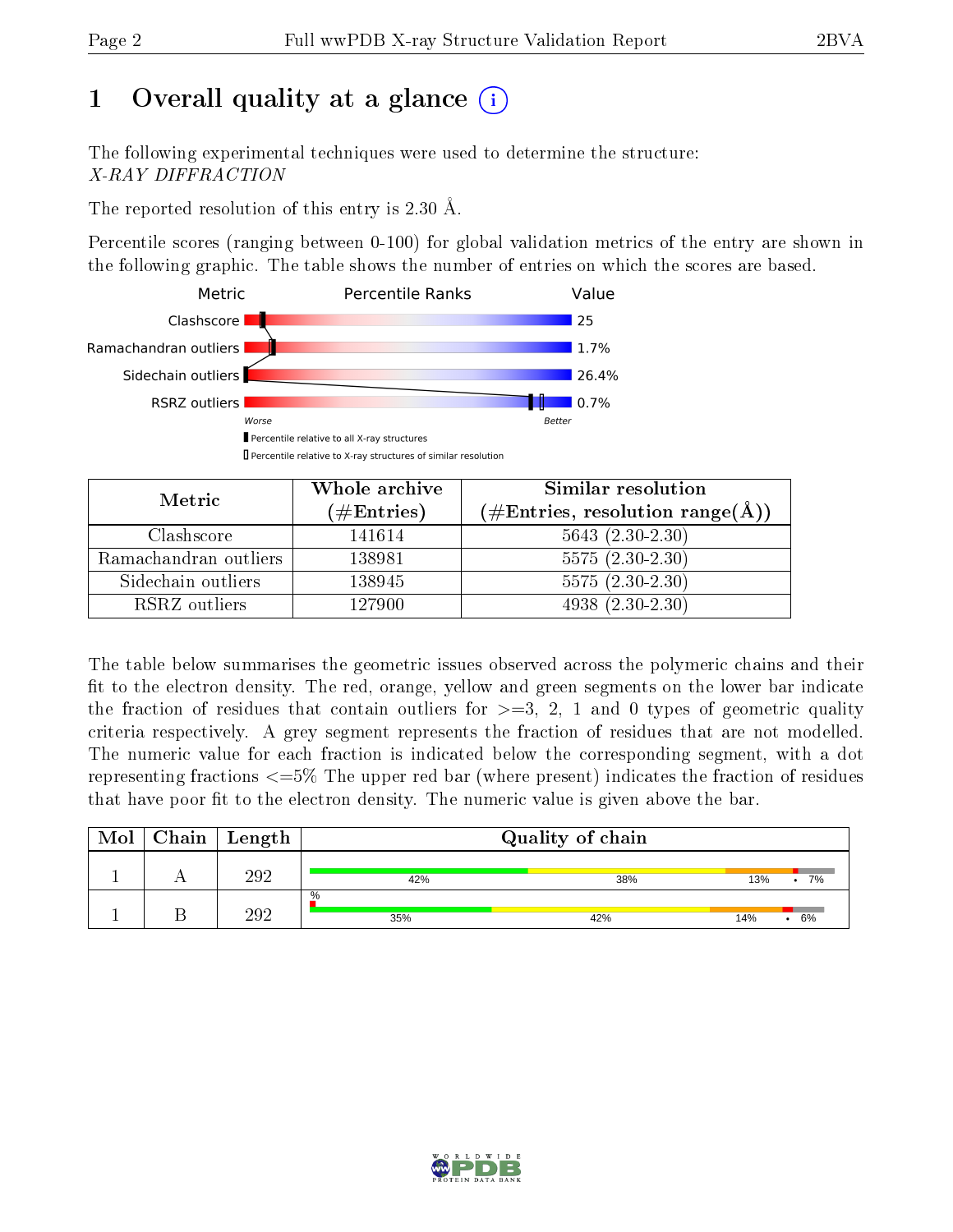# 2 Entry composition (i)

There are 2 unique types of molecules in this entry. The entry contains 4287 atoms, of which 0 are hydrogens and 0 are deuteriums.

In the tables below, the ZeroOcc column contains the number of atoms modelled with zero occupancy, the AltConf column contains the number of residues with at least one atom in alternate conformation and the Trace column contains the number of residues modelled with at most 2 atoms.

| Mol | Chain   Residues | Atoms       |                |  |  |                         |    | $\text{ZeroOcc} \mid \text{AltConf} \mid \text{Trace}$ |  |
|-----|------------------|-------------|----------------|--|--|-------------------------|----|--------------------------------------------------------|--|
|     | 273              | Total C N O |                |  |  | $\mathbf{P} \mathbf{S}$ |    |                                                        |  |
|     |                  | 2114        | 1359 362 379 1 |  |  |                         |    |                                                        |  |
|     | 275              | Total C N O |                |  |  |                         |    |                                                        |  |
|     |                  | 2137        | 1372 368 383 1 |  |  |                         | 13 |                                                        |  |

Molecule 1 is a protein called P21-ACTIVATED KINASE 4.

• Molecule 2 is water.

|  | $Mol$   Chain   Residues | Atoms               | $ZeroOcc \mid AltConf \mid$ |
|--|--------------------------|---------------------|-----------------------------|
|  |                          | Total O<br>21<br>21 |                             |
|  | 15                       | Total O<br>15<br>15 |                             |

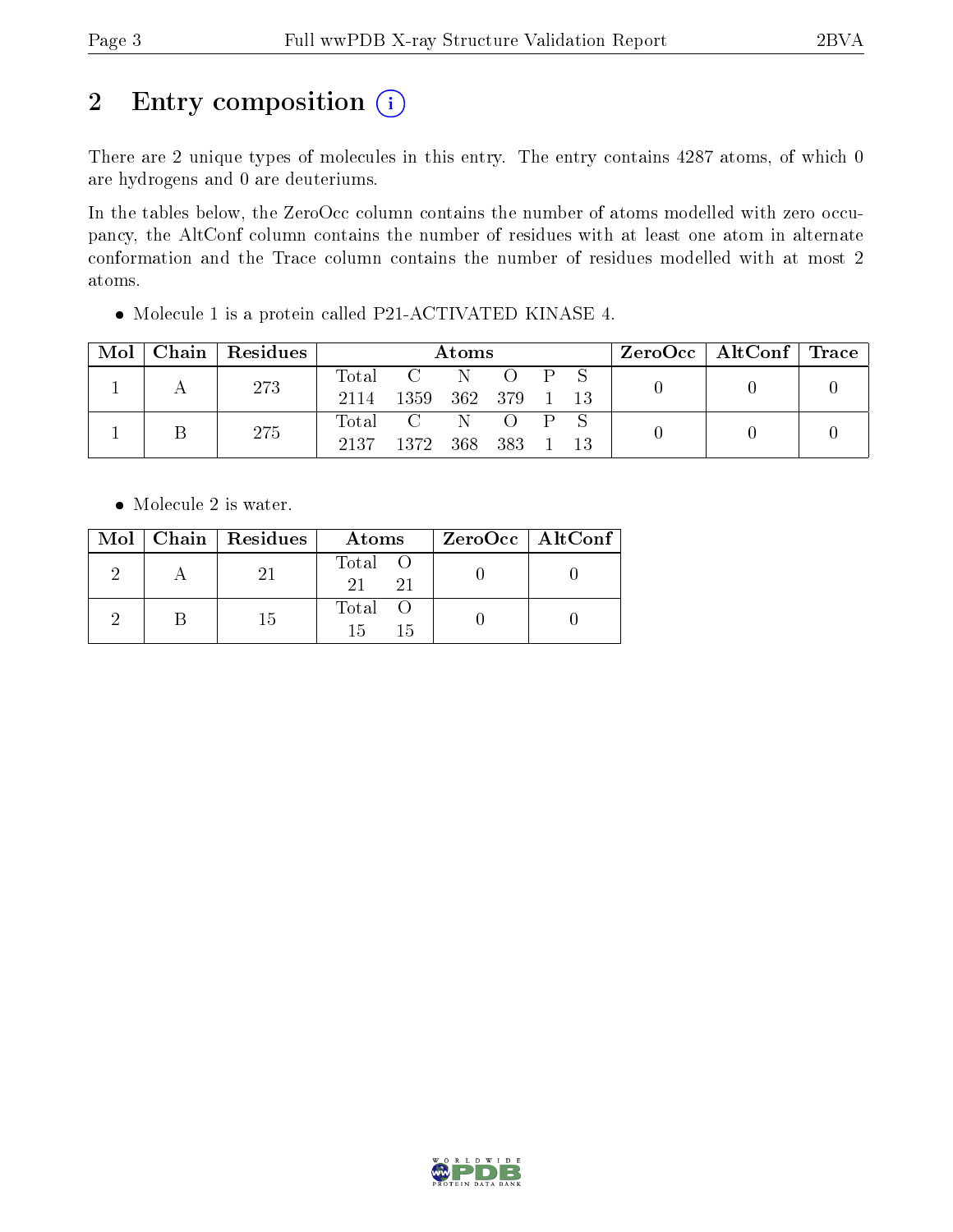## 3 Residue-property plots  $(i)$

These plots are drawn for all protein, RNA and DNA chains in the entry. The first graphic for a chain summarises the proportions of the various outlier classes displayed in the second graphic. The second graphic shows the sequence view annotated by issues in geometry and electron density. Residues are color-coded according to the number of geometric quality criteria for which they contain at least one outlier: green  $= 0$ , yellow  $= 1$ , orange  $= 2$  and red  $= 3$  or more. A red dot above a residue indicates a poor fit to the electron density (RSRZ  $> 2$ ). Stretches of 2 or more consecutive residues without any outlier are shown as a green connector. Residues present in the sample, but not in the model, are shown in grey.



• Molecule 1: P21-ACTIVATED KINASE 4

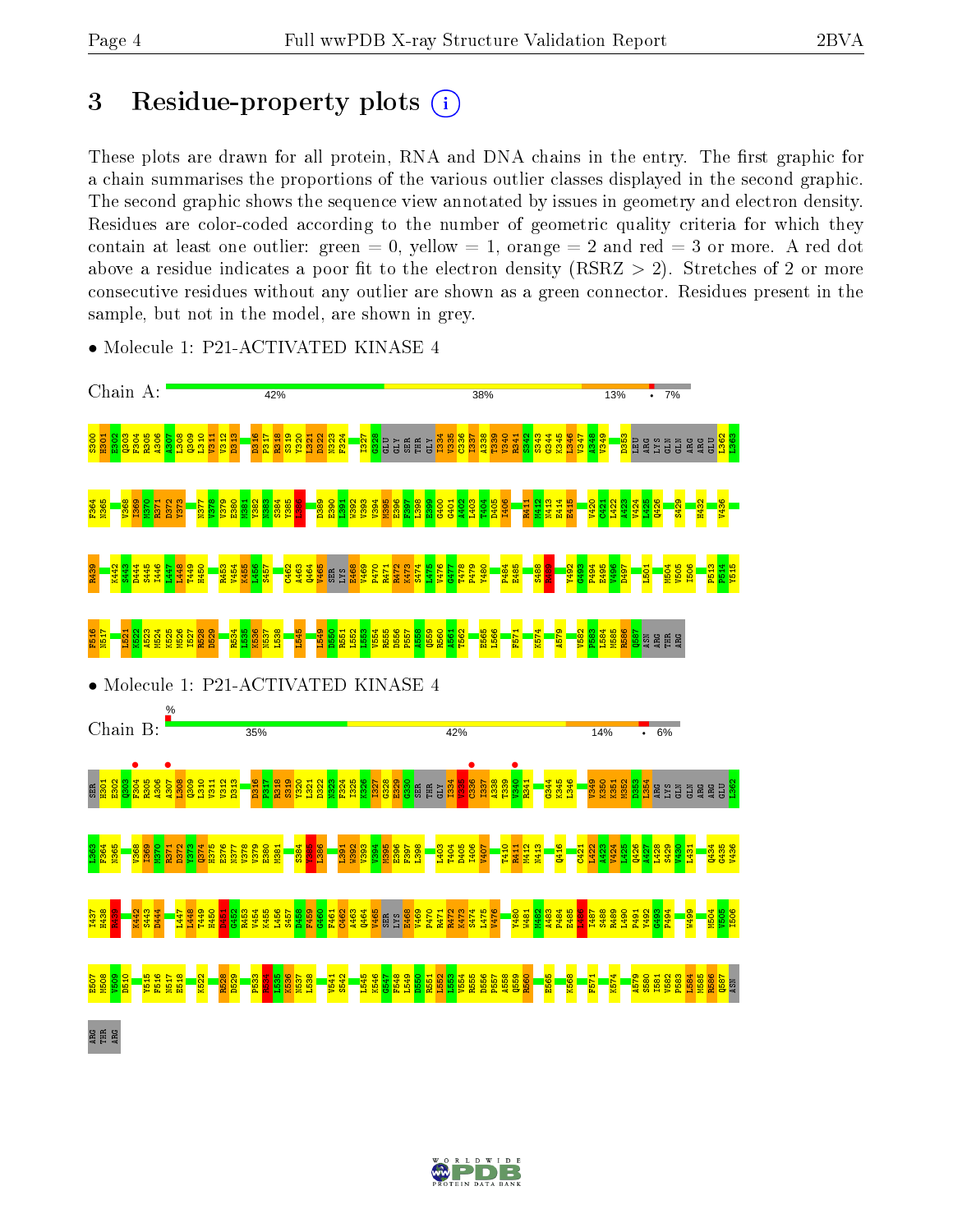# 4 Data and refinement statistics  $(i)$

| Property                                                             | Value                                                  | Source     |
|----------------------------------------------------------------------|--------------------------------------------------------|------------|
| Space group                                                          | $\overline{P}32$                                       | Depositor  |
| Cell constants                                                       | $118.11\text{\AA}$<br>$118.11\text{\AA}$<br>$55.53\AA$ |            |
| a, b, c, $\alpha$ , $\beta$ , $\gamma$                               | $90.00^\circ$<br>$90.00^\circ$<br>$120.00^{\circ}$     | Depositor  |
| Resolution $(\AA)$                                                   | $\overline{20.00}$<br>$-2.30$                          | Depositor  |
|                                                                      | 19.84<br>$-2.30$                                       | <b>EDS</b> |
| % Data completeness                                                  | $99.8(20.00-2.30)$                                     | Depositor  |
| (in resolution range)                                                | $95.0(19.84-2.30)$                                     | <b>EDS</b> |
| $R_{merge}$                                                          | 0.06                                                   | Depositor  |
| $\mathrm{\bar{R}_{\it sym}}$                                         | (Not available)                                        | Depositor  |
| $\frac{1}{\sigma(I)} > 1$                                            | 6.73 (at $2.30\text{\AA}$ )                            | Xtriage    |
| Refinement program                                                   | $\overline{\text{SHEL}}$ -97                           | Depositor  |
|                                                                      | 0.192<br>0.269<br>$\mathbf{A}$                         | Depositor  |
| $R, R_{free}$                                                        | (Not available)<br>0.199                               | DCC        |
| $R_{free}$ test set                                                  | No test flags present.                                 | wwPDB-VP   |
| Wilson B-factor $(A^2)$                                              | 16.1                                                   | Xtriage    |
| Anisotropy                                                           | 0.304                                                  | Xtriage    |
| Bulk solvent $k_{sol}(e/\mathring{A}^3)$ , $B_{sol}(\mathring{A}^2)$ | $0.28$ , 409.9                                         | <b>EDS</b> |
| L-test for twinning <sup>2</sup>                                     | $< L >$ = 0.44, $< L2$ > = 0.27                        | Xtriage    |
|                                                                      | $0.088$ for $-h,-k,l$                                  |            |
| Estimated twinning fraction                                          | $0.068$ for h,-h-k,-l                                  | Xtriage    |
|                                                                      | $0.078$ for $-k,-h,-l$                                 |            |
| $F_o, F_c$ correlation                                               | 0.89                                                   | <b>EDS</b> |
| Total number of atoms                                                | 4287                                                   | wwPDB-VP   |
| Average B, all atoms $(A^2)$                                         | 18.0                                                   | wwPDB-VP   |

Xtriage's analysis on translational NCS is as follows: The largest off-origin peak in the Patterson function is  $3.04\%$  of the height of the origin peak. No significant pseudotranslation is detected.

<sup>&</sup>lt;sup>2</sup>Theoretical values of  $\langle |L| \rangle$ ,  $\langle L^2 \rangle$  for acentric reflections are 0.5, 0.333 respectively for untwinned datasets, and 0.375, 0.2 for perfectly twinned datasets.



<span id="page-4-1"></span><span id="page-4-0"></span><sup>1</sup> Intensities estimated from amplitudes.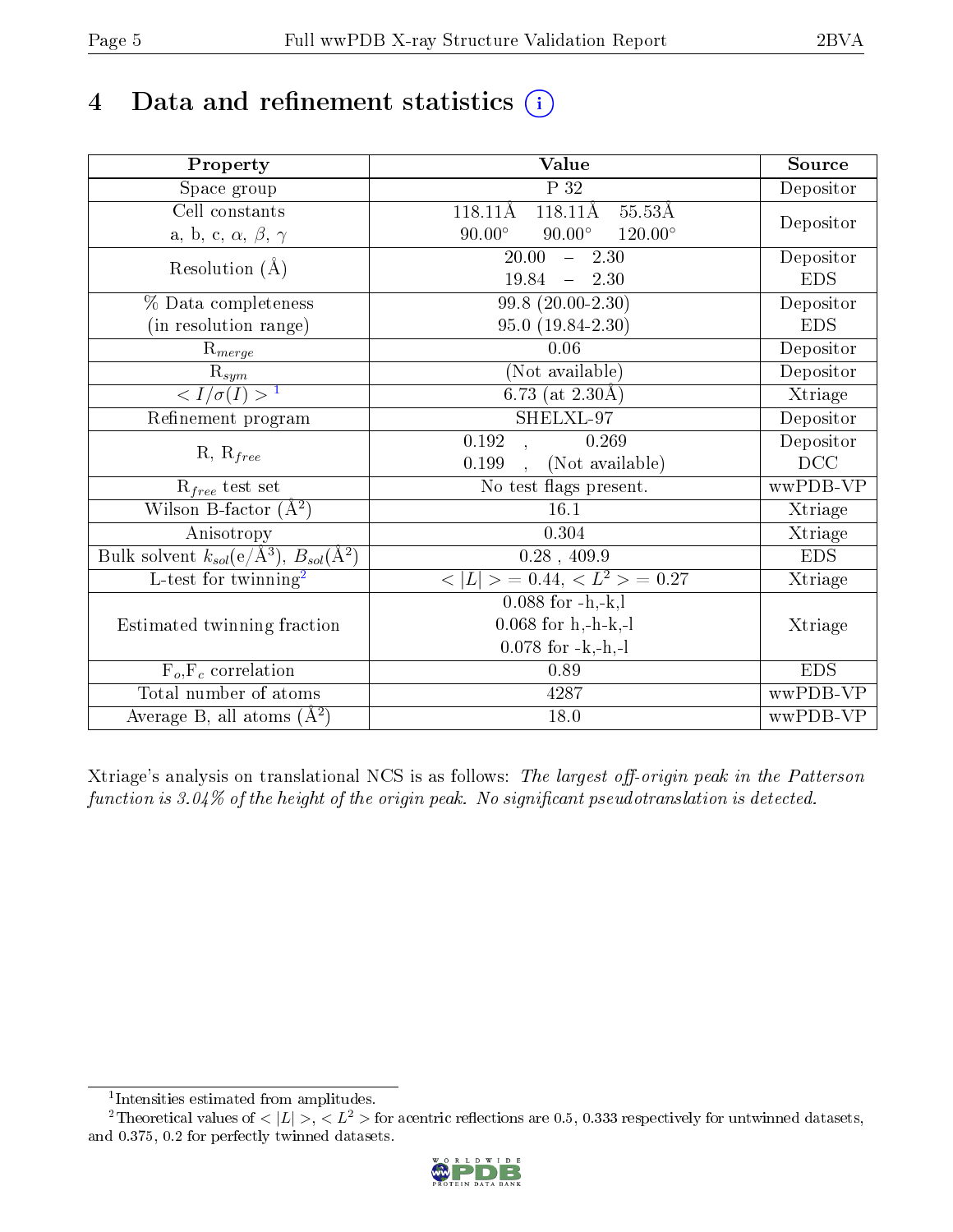# 5 Model quality  $(i)$

### 5.1 Standard geometry  $(i)$

Bond lengths and bond angles in the following residue types are not validated in this section: SEP

The Z score for a bond length (or angle) is the number of standard deviations the observed value is removed from the expected value. A bond length (or angle) with  $|Z| > 5$  is considered an outlier worth inspection. RMSZ is the root-mean-square of all Z scores of the bond lengths (or angles).

| Mol | Chain |      | Bond lengths | Bond angles |                  |  |
|-----|-------|------|--------------|-------------|------------------|--|
|     |       | RMSZ | $\# Z  > 5$  | RMSZ        | # $ Z  > 5$      |  |
|     |       | 0.41 | 0/2147       | 1.08        | $8/2917(0.3\%)$  |  |
|     | R     | 0.41 | 0/2170       | 1.07        | $12/2945(0.4\%)$ |  |
| AП  | ΑH    | 0.41 | 0/4317       | 1.08        | $20/5862(0.3\%)$ |  |

Chiral center outliers are detected by calculating the chiral volume of a chiral center and verifying if the center is modelled as a planar moiety or with the opposite hand.A planarity outlier is detected by checking planarity of atoms in a peptide group, atoms in a mainchain group or atoms of a sidechain that are expected to be planar.

|  | $\mid$ Mol $\mid$ Chain $\mid$ #Chirality outliers $\mid$ #Planarity outliers $\mid$ |
|--|--------------------------------------------------------------------------------------|
|  |                                                                                      |

There are no bond length outliers.

All (20) bond angle outliers are listed below:

| Mol | Chain | Res | Type       | Atoms                 | Z       | Observed $(°)$ | $\text{Ideal}({}^o)$ |
|-----|-------|-----|------------|-----------------------|---------|----------------|----------------------|
| ı   | В     | 551 | $\rm{ARG}$ | $CD-NE- CZ$           | 11.04   | 139.05         | 123.60               |
| 1   | В     | 551 | $\rm{ARG}$ | NE-CZ-NH <sub>2</sub> | 7.05    | 123.83         | 120.30               |
|     | А     | 439 | $\rm{ARG}$ | $NE- CZ-NH2$          | $-6.91$ | 116.85         | 120.30               |
| 1   | А     | 439 | $\rm{ARG}$ | NE-CZ-NH1             | 6.87    | 123.73         | 120.30               |
| 1   | B     | 371 | $\rm{ARG}$ | $NE-CZ-NH1$           | 5.95    | 123.28         | 120.30               |
| 1   | B     | 451 | ASP        | $CB$ -CG-OD2          | 5.88    | 123.60         | 118.30               |
| 1   | B     | 528 | $\rm{ARG}$ | $NE-CZ-NH1$           | 5.86    | 123.23         | 120.30               |
| 1   | B     | 468 | GLU        | $CA-CB-CG$            | 5.79    | 126.15         | 113.40               |
| 1   | B     | 486 | LEU        | $CA-CB-CG$            | 5.68    | 128.36         | 115.30               |
| 1   | А     | 528 | $\rm{ARG}$ | $NE-CZ-NH1$           | 5.55    | 123.07         | 120.30               |
| 1   | А     | 489 | $\rm{ARG}$ | $NE-CZ-NH2$           | $-5.42$ | 117.59         | 120.30               |
| 1   | B     | 385 | <b>TYR</b> | $CA-CB-CG$            | 5.39    | 123.65         | 113.40               |
| 1   | A     | 411 | $\rm{ARG}$ | NE-CZ-NH <sub>2</sub> | $-5.30$ | 117.65         | 120.30               |
|     | В     | 371 | $\rm{ARG}$ | $NE$ $CZ$ - $NH2$     | $-5.23$ | 117.68         | 120.30               |

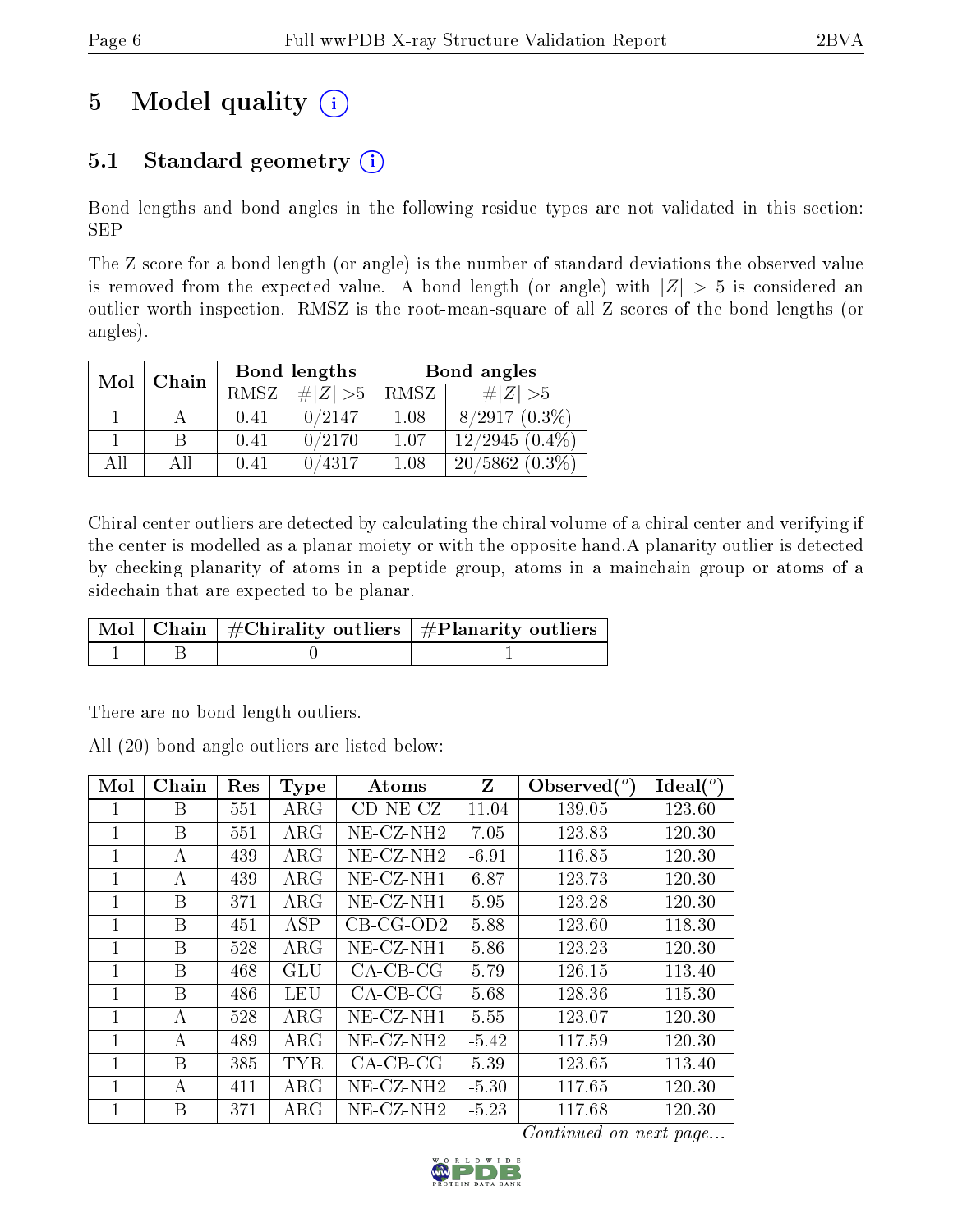| Mol | Chain | Res | Type       | Atoms        | Z       | Observed $(°)$ | Ideal $(°)$ |
|-----|-------|-----|------------|--------------|---------|----------------|-------------|
|     | B     | 439 | $\rm{ARG}$ | $CD-NE- CZ$  | 5.21    | 130.89         | 123.60      |
|     | B     | 459 | <b>PHE</b> | $CB-CG-CD1$  | 5.15    | 124.41         | 120.80      |
|     |       | 405 | ASP        | $CB-CG-OD2$  | 5.14    | 122.93         | 118.30      |
|     |       | 551 | $\rm{ARG}$ | $NE- CZ-NH2$ | 5.13    | 122.87         | 120.30      |
|     |       | 386 | LEU        | $CA-CB-CG$   | 5.07    | 126.96         | 115.30      |
|     | В     | 534 | $\rm{ARG}$ | $NE$ -CZ-NH2 | $-5.07$ | 117.77         | 120.30      |

There are no chirality outliers.

All (1) planarity outliers are listed below:

|  |     |            | Mol   Chain   Res   Type   Group |
|--|-----|------------|----------------------------------|
|  | 469 | <b>VAL</b> | Peptide                          |

### $5.2$  Too-close contacts  $(i)$

In the following table, the Non-H and H(model) columns list the number of non-hydrogen atoms and hydrogen atoms in the chain respectively. The H(added) column lists the number of hydrogen atoms added and optimized by MolProbity. The Clashes column lists the number of clashes within the asymmetric unit, whereas Symm-Clashes lists symmetry related clashes.

|  |      |       |     | Mol   Chain   Non-H   H(model)   H(added)   Clashes   Symm-Clashes |
|--|------|-------|-----|--------------------------------------------------------------------|
|  | 2114 | 2122  | 100 |                                                                    |
|  | 2137 | 2160  | 116 |                                                                    |
|  |      |       |     |                                                                    |
|  |      |       |     |                                                                    |
|  | 4987 | 4989. | 216 |                                                                    |

The all-atom clashscore is defined as the number of clashes found per 1000 atoms (including hydrogen atoms). The all-atom clashscore for this structure is 25.

All (216) close contacts within the same asymmetric unit are listed below, sorted by their clash magnitude.

| Atom-1             | Atom-2              | Interatomic<br>distance $(A)$ | Clash<br>overlap<br>(Å |
|--------------------|---------------------|-------------------------------|------------------------|
| 1: B:351: LYS: HG2 | 1:B:392:TRP:CH2     | 2.03                          | 0.93                   |
| 1:B:422:LEU:O      | 1:B:426:GLN:HG3     | 1.83                          | 0.79                   |
| 1:A:347:VAL:HG13   | 1: A:395: MET:O     | 1.83                          | 0.79                   |
| 1:A:579:ALA:O      | $1:$ A:582:VAL:HG22 | 1.83                          | 0.79                   |
| 1:B:472:ARG:HD2    | 1:B:474:SEP:O3P     | 1.84                          | 0.77                   |
| 1:B:541:VAL:O      | 1: B:546: LYS: HE2  | 1.83                          | 0.77                   |

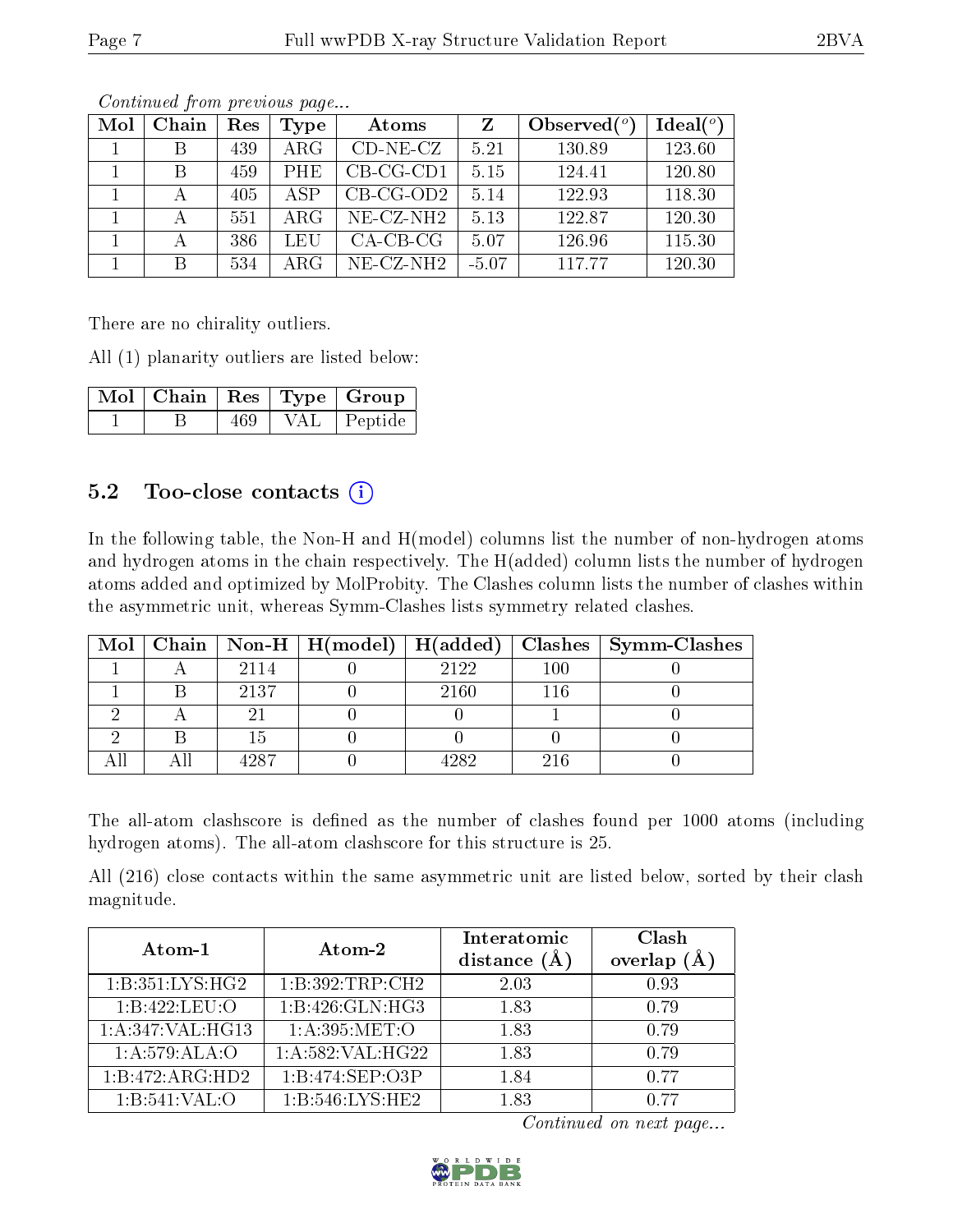| Continuea from previous page |                              | Interatomic       | Clash           |  |
|------------------------------|------------------------------|-------------------|-----------------|--|
| Atom-1                       | Atom-2                       | distance $(A)$    | overlap $(\AA)$ |  |
| 1: A:528: ARG:HD2            | 1: A:529: ASP:OD1            | 1.85              | 0.76            |  |
| 1:A:337:ILE:HA               | 1: A:347: VAL:O              | 1.86              | 0.76            |  |
| 1:B:580:SER:O                | 1:B:583:PRO:HD2              | 1.87              | 0.75            |  |
| 1:B:365:ASN:O                | 1:B:368:VAL:HB               | 1.88              | 0.73            |  |
| 1:A:349:VAL:HG13             | 1: A:393: VAL:O              | 1.90              | 0.72            |  |
| 1:A:312:VAL:HG13             | 1:A:384:SER:O                | 1.89              | 0.71            |  |
| 1:B:351:LYS:HG2              | 1:B:392:TRP:CZ3              | 2.26              | 0.70            |  |
| 1:B:380:GLU:O                | 1:B:395:MET:HG3              | 1.92              | 0.70            |  |
| 1:B:351:LYS:HG2              | 1:B:392:TRP:CZ2              | 2.26              | 0.70            |  |
| 1:B:318:ARG:HG3              | 1:B:324:PHE:CZ               | 2.28              | 0.69            |  |
| 1:B:327:ILE:HB               | 1:B:335:VAL:O                | 1.92              | 0.69            |  |
| 1: A: 323: ASN: HB2          | 1:A:339:THR:OG1              | 1.93              | 0.68            |  |
| 1:B:545:LEU:O                | 1:B:548:PHE:HB3              | 1.93              | 0.68            |  |
| 1: A:318: ARG: HA            | 1: A:321: LEU:O              | $1.95\,$          | 0.68            |  |
| 1: A:318: ARG:O              | 1:A:318:ARG:HD3              | 1.94              | 0.67            |  |
| 1:B:485:GLU:O                | 1:B:488:SER:HB2              | 1.94              | 0.67            |  |
| 1:A:335:VAL:HG12             | 1:A:336:CYS:SG               | 2.36              | 0.66            |  |
| 1:B:339:THR:HG23             | 1:B:344:GLY:O                | 1.96              | 0.66            |  |
| 1:B:565:GLU:O                | 1:B:568:LYS:HB2              | 1.97              | 0.65            |  |
| 1:B:324:PHE:O                | 1:B:325:ILE:HG13             | 1.97              | 0.64            |  |
| 1:A:340:VAL:HG23             | 1:A:345:LYS:O                | $\overline{1}.97$ | 0.64            |  |
| 1:A:398:LEU:CD2              | 1: A:449:THR:HG22            | 2.28              | 0.63            |  |
| 1:B:322:ASP:OD2              | 1:B:341:ARG:HB3              | 1.99              | 0.63            |  |
| 1:B:449:THR:OG1              | 1:B:453:ARG:HG3              | 1.99              | 0.62            |  |
| 1: A:420: VAL:O              | 1:A:424:VAL:HG23             | 1.99              | 0.62            |  |
| 1:A:317:PRO:O                | 1:A:321:LEU:HD12             | 2.00              | 0.62            |  |
| 1:B:337:ILE:HD11             | 1:B:397:PHE:CD2              | 2.35              | 0.61            |  |
| 1: B: 351: LYS: CG           | 1:B:392:TRP:CH2              | 2.81              | 0.61            |  |
| 1: A:324:PHE:HA              | 1:A:337:ILE:O                | 2.01              | 0.61            |  |
| 1: A:501:LEU:O               | 1: A: 505: VAL: HG23         | 2.00              | 0.61            |  |
| 1:A:465:VAL:H G23            | 1:A:472:ARG:NE               | 2.15              | 0.61            |  |
| 1:A:305:ARG:O                | 1: A:305: ARG: HG2           | 2.01              | 0.60            |  |
| 1: B: 555: ARG: O            | $1:B:557:PRO:H\overline{D3}$ | 2.02              | 0.60            |  |
| 1:B:325:ILE:O                | 1:B:336:CYS:HA               | 2.01              | 0.60            |  |
| 1:B:335:VAL:HG23             | 1:B:350:LYS:HA               | 1.84              | 0.60            |  |
| $1:\overline{A:365:ASN:O}$   | 1:A:369:ILE:HG13             | 2.02              | 0.59            |  |
| 1: A: 555: ARG: O            | 1: A: 557: PRO: HD3          | 2.03              | 0.59            |  |
| 1:B:582:VAL:O                | 1:B:586:ARG:HB2              | 2.03              | 0.59            |  |
| 1: A:308: LEU:O              | 1: A:311: VAL:HG22           | 2.04              | 0.58            |  |
| $1:B:313.\overline{ASP:O}$   | 1:B:385:TYR:HB3              | 2.03              | 0.58            |  |
| 1:B:321:LEU:HA               | 1:B:339:THR:O                | 2.03              | 0.58            |  |

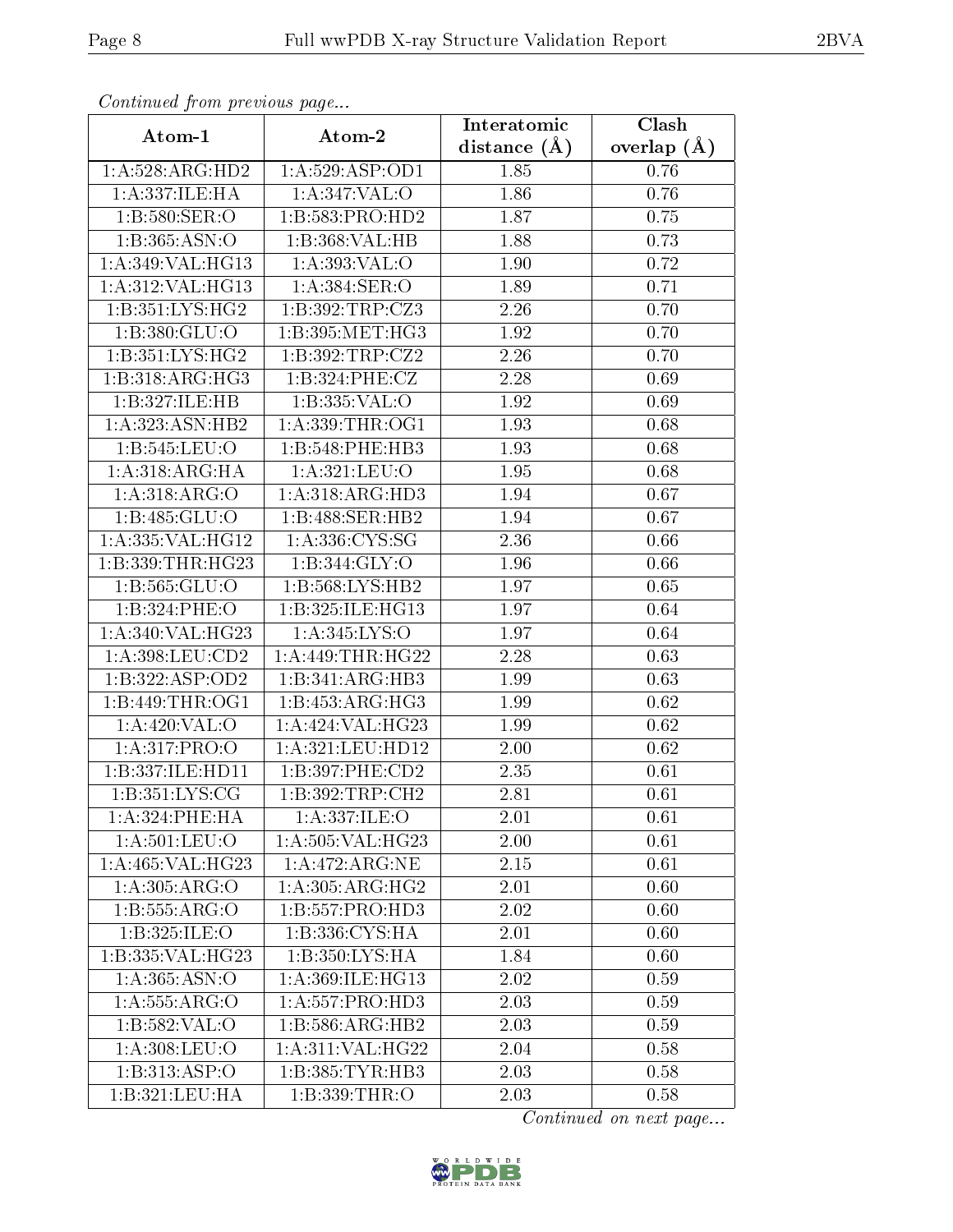| Comunaca jiom previous page |                     | Interatomic    | Clash         |
|-----------------------------|---------------------|----------------|---------------|
| Atom-1                      | Atom-2              | distance $(A)$ | overlap $(A)$ |
| 1:B:533:PRO:HA              | 1:B:534:ARG:CZ      | 2.33           | 0.58          |
| 1:B:448:LEU:HA              | 1: B: 453: ARG: O   | 2.04           | 0.57          |
| 1:B:483:ALA:O               | 1:B:487:ILE:HD12    | 2.04           | 0.57          |
| 1: A:473: LYS: HG3          | 1: A:473: LYS:O     | 2.04           | 0.57          |
| 1:B:480:TYR:HB2             | 1:B:481:TRP:CZ3     | 2.39           | 0.57          |
| 1:B:556:ASP:OD2             | 1:B:558:ALA:HB3     | 2.05           | 0.57          |
| 1:B:439:ARG:NH1             | 1:B:476:VAL:HG11    | 2.19           | 0.57          |
| 1:B:312:VAL:HG13            | 1:B:384:SER:O       | 2.04           | 0.56          |
| 1:B:335:VAL:HG21            | 1:B:351:LYS:HB2     | 1.86           | 0.56          |
| 1: A: 338: ALA: O           | 1: A:346:LEU:HA     | 2.04           | 0.56          |
| 1: A:523:ALA:O              | 1:A:527:ILE:HG12    | 2.05           | 0.56          |
| 1:B:480:TYR:HB2             | 1:B:481:TRP:CE3     | 2.40           | 0.56          |
| 1:B:403:LEU:O               | 1:B:407:VAL:HG22    | 2.06           | 0.56          |
| 1:B:461:PHE:CD2             | 1:B:476:VAL:HG22    | 2.40           | 0.56          |
| 1: A:545:LEU:HD12           | 1:A:571:PHE:CE1     | 2.41           | 0.56          |
| 1:A:432:HIS:HD2             | 1:A:436:VAL:O       | 1.89           | 0.56          |
| 1: A:513: PRO:O             | $1: A:516:$ PHE:HB2 | 2.07           | 0.55          |
| 1: B: 351: LYS: CG          | 1:B:392:TRP:CZ2     | 2.90           | 0.55          |
| 1:B:447:LEU:O               | 1:B:454:VAL:HA      | 2.05           | 0.55          |
| 1:A:554:VAL:HG12            | 1: A: 556: ASP:O    | 2.07           | 0.55          |
| 1:A:398:LEU:HD23            | 1: A:449:THR:HG22   | 1.88           | 0.55          |
| 1: A:515: TYR: CZ           | 1: A:526: MET:HB3   | 2.42           | 0.54          |
| 1:B:306:ALA:O               | 1:B:310:LEU:HG      | 2.08           | 0.54          |
| 1:B:451:ASP:OD2             | 1:B:453:ARG:HG2     | 2.07           | 0.54          |
| 1:B:584:LEU:O               | 1: B: 587: GLN: HG2 | 2.07           | 0.54          |
| 1:A:472:ARG:HG3             | 1:A:474:SEP:O3P     | 2.08           | 0.54          |
| 1: A:371: ARG: HG3          | 1: A:372: ASP:OD1   | 2.08           | 0.53          |
| 1:A:312:VAL:HG12            | 1:A:313:ASP:O       | 2.09           | 0.53          |
| 1:B:369:ILE:O               | 1:B:372:ASP:OD1     | 2.26           | 0.53          |
| 1:A:312:VAL:HG22            | 1:A:384:SER:OG      | 2.08           | 0.53          |
| 1: A:372: ASP:O             | 1: A:373: TYR: HB2  | 2.07           | 0.53          |
| 1: A: 537: ASN:O            | 1:A:538:LEU:HB3     | 2.07           | 0.53          |
| 1:A:316:ASP:OD2             | 1: A:318: ARG: HG3  | 2.08           | 0.53          |
| 1: A: 339: THR: HG22        | 1: A:344: GLY:O     | 2.08           | 0.53          |
| 1:B:404:THR:O               | 1:B:407:VAL:HG23    | 2.07           | 0.53          |
| 1:B:537:ASN:O               | 1:B:538:LEU:HB3     | 2.09           | 0.53          |
| 1: A:316: ASP:OD2           | 1:A:318:ARG:HD2     | 2.09           | 0.52          |
| 1: A:479: PRO:HB3           | 1: A:524: MET:SD    | 2.49           | 0.52          |
| 1: A:480: TYR: CE2          | 1: A:516:PHE:HA     | 2.44           | 0.52          |
| 1: A: 554: VAL: O           | 1: A:560: ARG:HD3   | 2.09           | 0.52          |
| 1: B:305: ARG:O             | 1:B:308:LEU:HB2     | 2.09           | 0.52          |

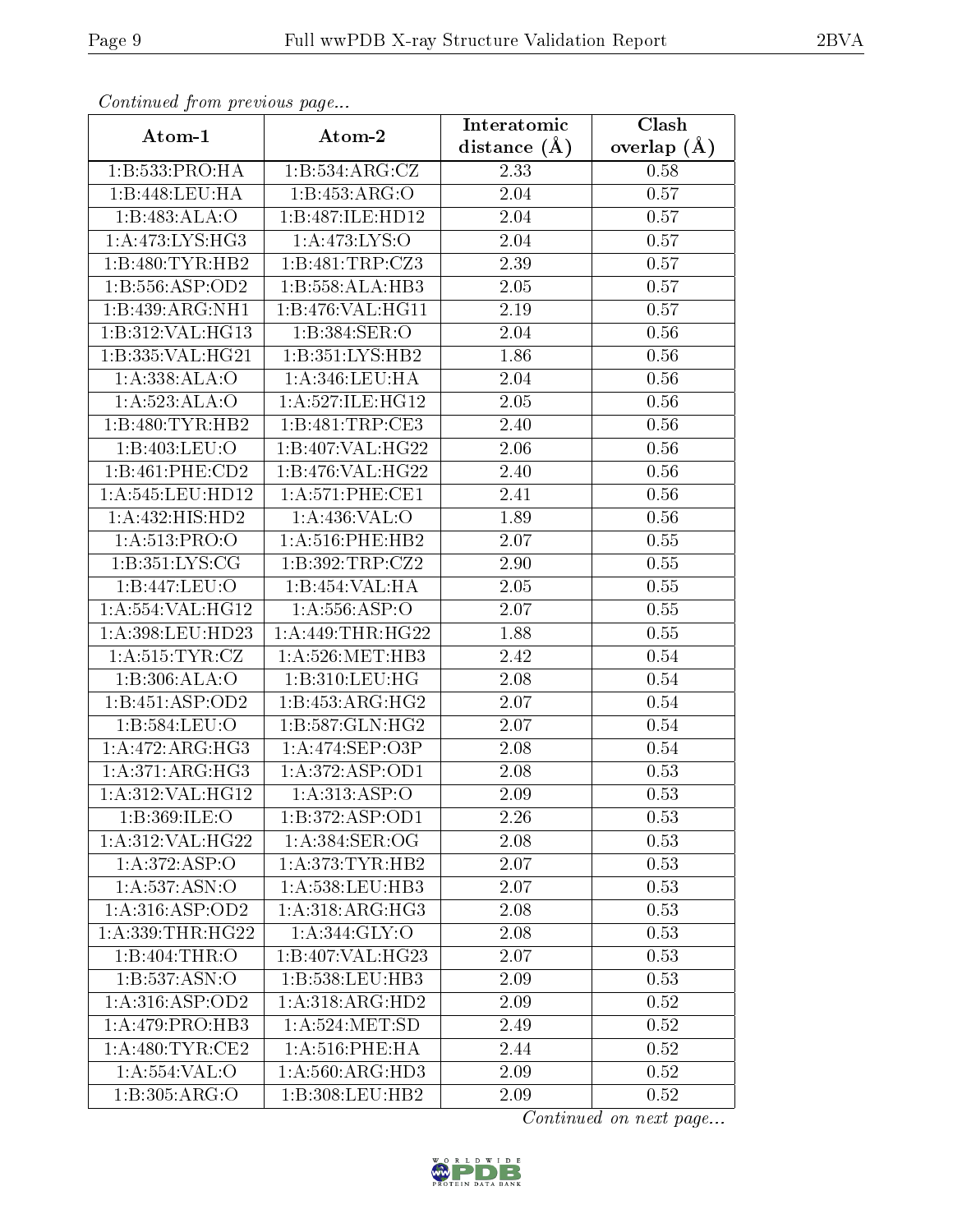| Continuatu jibin previous puge |                              | Interatomic      | Clash         |
|--------------------------------|------------------------------|------------------|---------------|
| Atom-1                         | Atom-2                       | distance $(\AA)$ | overlap $(A)$ |
| 1: A:468: GLU:CD               | 1:A:469:VAL:H                | 2.14             | 0.51          |
| 1:A:484:PRO:O                  | 1:A:488:SER:HB2              | $2.10\,$         | 0.51          |
| 1:B:304:PHE:O                  | 1:B:307:ALA:HB3              | 2.11             | 0.51          |
| 1:B:375:HIS:CD2                | 1: B: 376: GLU: HG2          | 2.46             | 0.51          |
| 1:A:432:HIS:CD2                | 1:A:494:PRO:HB3              | 2.46             | 0.51          |
| 1:B:312:VAL:HG12               | 1:B:313:ASP:O                | 2.10             | 0.51          |
| 1:B:436:VAL:HG13               | 1:B:463:ALA:O                | 2.12             | 0.50          |
| 1:B:483:ALA:HA                 | 1:B:499:TRP:CD1              | 2.47             | 0.50          |
| 1:A:582:VAL:O                  | 1:A:586:ARG:HD2              | 2.12             | 0.49          |
| 1:B:410:THR:HG21               | 1: B:587: GLN:NE2            | 2.27             | 0.49          |
| 1:B:510:ASP:OD2                | 1:B:537:ASN:OD1              | 2.30             | 0.49          |
| 1:B:312:VAL:CG1                | 1: B: 385: TYR: HA           | 2.43             | 0.49          |
| 1:A:365:ASN:OD1                | 1:A:369:ILE:HD11             | 2.13             | 0.48          |
| 1: A:400: GLY:HA3              | 1: A:448: LEU:O              | 2.13             | 0.48          |
| 1:B:407:VAL:CG1                | 1:B:508:MET:HA               | 2.43             | 0.48          |
| 1:B:436:VAL:HA                 | 1:B:463:ALA:O                | 2.13             | 0.48          |
| 1:B:381:MET:HB2                | 1:B:395:MET:SD               | 2.54             | 0.48          |
| 1: A: 536: LYS:O               | 1: A:536: LYS: HG2           | 2.13             | 0.48          |
| 1:A:473:LYS:NZ                 | 1:A:489:ARG:HA               | 2.28             | 0.48          |
| 1:A:525:LYS:O                  | 1:A:528:ARG:HB3              | 2.13             | 0.48          |
| 1:B:472:ARG:HD2                | 1:B:474:SEP:P                | 2.54             | 0.48          |
| 1: A:524: MET:O                | 1:A:528:ARG:HB2              | 2.14             | 0.48          |
| 1:B:542:SER:O                  | 1: B:546: LYS: HG3           | 2.13             | 0.48          |
| 1:B:443:SER:OG                 | 1:B:507:GLU:OE2              | 2.29             | 0.47          |
| 1:B:316:ASP:OD2                | 1:B:318:ARG:HB2              | 2.15             | 0.47          |
| 1:A:303:GLN:O                  | 1:A:306:ALA:HB3              | 2.15             | 0.47          |
| 1:B:404:THR:OG1                | 1:B:444:ASP:HA               | 2.14             | 0.47          |
| 1: A:442: LYS: CE              | 1:A:444:ASP:HB2              | 2.44             | 0.47          |
| 1: B:518: GLU:OE2              | 1:B:522:LYS:HE2              | 2.16             | 0.46          |
| 1:A:465:VAL:HG23               | 1: A:472:ARG:HE              | 1.80             | 0.46          |
| $1:B:465:\overline{VAL:HG22}$  | 1:B:470:PRO:O                | 2.14             | 0.46          |
| 1:A:415:GLU:HA                 | 1: A:574:LYS:O               | 2.16             | 0.46          |
| 1:A:552:LEU:HD21               | 1:A:566:LEU:HD11             | 1.96             | 0.46          |
| 1:B:450:HIS:CE1                | 1:B:586:ARG:HH12             | 2.33             | 0.46          |
| 1:B:504:MET:O                  | 1:B:507:GLU:HB2              | 2.15             | 0.46          |
| 1:B:545:LEU:HG                 | 1:B:571:PHE:CZ               | 2.50             | 0.46          |
| 1: A:521:LEU:O                 | 1: A:524: MET:HB2            | 2.15             | 0.46          |
| 1:B:352:MET:CB                 | 1:B:391:LEU:HD23             | 2.46             | 0.46          |
| 1:A:322:ASP:OD1                | 1:A:322:ASP:N                | 2.48             | 0.46          |
| 1:A:319:SER:O                  | 1:A:341:ARG:NH1              | 2.48             | 0.46          |
| 1: A: 365: ASN: ND2            | $1: A:462: \overline{CYS:O}$ | 2.49             | 0.46          |

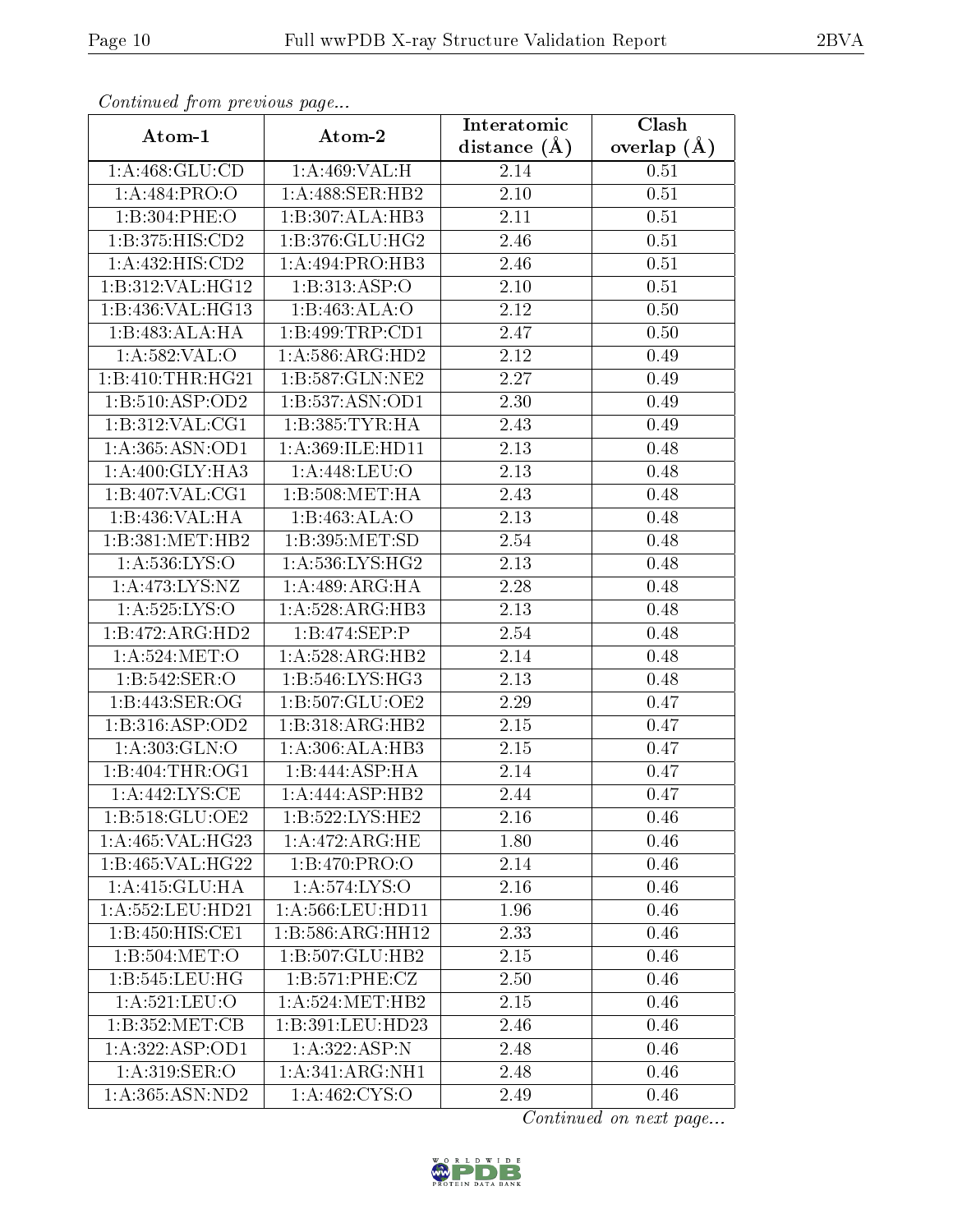| Continued from previous page |                      | Interatomic       | $\overline{\text{Clash}}$ |  |
|------------------------------|----------------------|-------------------|---------------------------|--|
| Atom-1                       | Atom-2               | distance $(A)$    | overlap $(A)$             |  |
| 1:A:554:VAL:HG11             | 1:A:559:GLN:C        | 2.37              | 0.46                      |  |
| 1:B:437:ILE:O                | 1:B:462:CYS:HA       | $\overline{2.16}$ | 0.45                      |  |
| 1: A:469: VAL:O              | 1:A:469:VAL:HG12     | 2.16              | 0.45                      |  |
| 1: A: 562:THR:O              | 1:A:566:LEU:HD12     | 2.17              | 0.45                      |  |
| 1:B:313:ASP:C                | 1:B:385:TYR:HB3      | 2.37              | 0.45                      |  |
| 1:B:336:CYS:HB2              | 1:B:349:VAL:HG23     | 1.98              | 0.45                      |  |
| 1:A:414:GLU:OE1              | 1: A:571:PHE:HE1     | 1.99              | 0.45                      |  |
| 1:A:439:ARG:NH2              | 1:A:474:SEP:O3P      | 2.49              | 0.45                      |  |
| 1:B:337:ILE:N                | 1:B:349:VAL:HG23     | 2.32              | 0.45                      |  |
| 1: A:545:LEU:O               | 1: A:549:LEU:HB2     | 2.17              | 0.45                      |  |
| 1:B:424:VAL:O                | 1:B:428:LEU:HG       | 2.17              | 0.45                      |  |
| 1:B:484:PRO:HD3              | 1:B:499:TRP:CE2      | 2.51              | 0.45                      |  |
| 1: A: 353: ASP:HA            | 1: A: 389: ASP: O    | 2.17              | 0.45                      |  |
| 1:A:406:ILE:HG21             | 1: A: 584: LEU: HD23 | 1.99              | 0.45                      |  |
| 1:B:475:LEU:HD13             | 1:B:489:ARG:HD3      | 1.97              | 0.45                      |  |
| 1:A:485:GLU:OE1              | 1: A:560:ARG:NH2     | 2.50              | 0.45                      |  |
| 1:A:485:GLU:OE1              | 1:A:560:ARG:NH1      | 2.49              | 0.45                      |  |
| 1:B:350:LYS:HG2              | 1:B:393:VAL:O        | 2.17              | 0.45                      |  |
| 1: B: 372: ASP: OD1          | 1:B:372:ASP:N        | 2.50              | $0.45\,$                  |  |
| $1:B:439:ARG:\overline{NH2}$ | 1:B:492:TYR:OH       | 2.50              | 0.45                      |  |
| 1:B:471:ARG:NH2              | 1:B:491:PRO:O        | 2.49              | 0.45                      |  |
| 1:A:334:ILE:HG21             | 2:A:2002:HOH:O       | 2.18              | 0.44                      |  |
| 1:B:319:SER:O                | 1:B:341:ARG:NH1      | 2.50              | 0.44                      |  |
| 1:B:411:ARG:NH1              | 1:B:412:MET:O        | 2.50              | 0.44                      |  |
| 1:A:432:HIS:NE2              | 1:A:494:PRO:HB3      | 2.32              | 0.44                      |  |
| 1:B:337:ILE:O                | 1:B:338:ALA:HB2      | 2.17              | 0.44                      |  |
| 1:A:340:VAL:O                | 1:A:344:GLY:N        | 2.49              | 0.44                      |  |
| 1:B:579:ALA:O                | 1:B:583:PRO:HD3      | 2.17              | 0.44                      |  |
| 1:B:552:LEU:HD23             | 1:B:552:LEU:N        | 2.32              | 0.44                      |  |
| 1:A:432:HIS:NE2              | 1: A:497: ASP:OD2    | 2.50              | 0.44                      |  |
| 1:B:377:ASN:CA               | 1:B:455:LYS:HD3      | 2.48              | 0.44                      |  |
| 1:B:437:ILE:O                | 1:B:463:ALA:N        | 2.50              | 0.44                      |  |
| 1:B:473:LYS:HD3              | 1:B:473:LYS:O        | 2.17              | 0.44                      |  |
| 1:A:377:ASN:O                | 1:A:455:LYS:HB3      | 2.17              | 0.44                      |  |
| 1: A:347: VAL:HGI1           | 1: A:394: VAL:CG1    | 2.48              | 0.44                      |  |
| 1:B:354:LEU:HD23             | 1:B:354:LEU:N        | 2.32              | 0.44                      |  |
| 1: A: 365: ASN: O            | 1:A:369:ILE:HB       | 2.18              | 0.43                      |  |
| 1:B:437:ILE:HG22             | 1:B:439:ARG:HG3      | 2.00              | 0.43                      |  |
| 1:B:480:TYR:HE2              | 1: B: 515: TYR: O    | 2.01              | 0.43                      |  |
| 1: A:562:THR:O               | 1:A:565:GLU:HB2      | 2.17              | 0.43                      |  |
| 1:B:434:GLN:O                | $1:B:464:$ GLN:NE2   | 2.49              | 0.43                      |  |

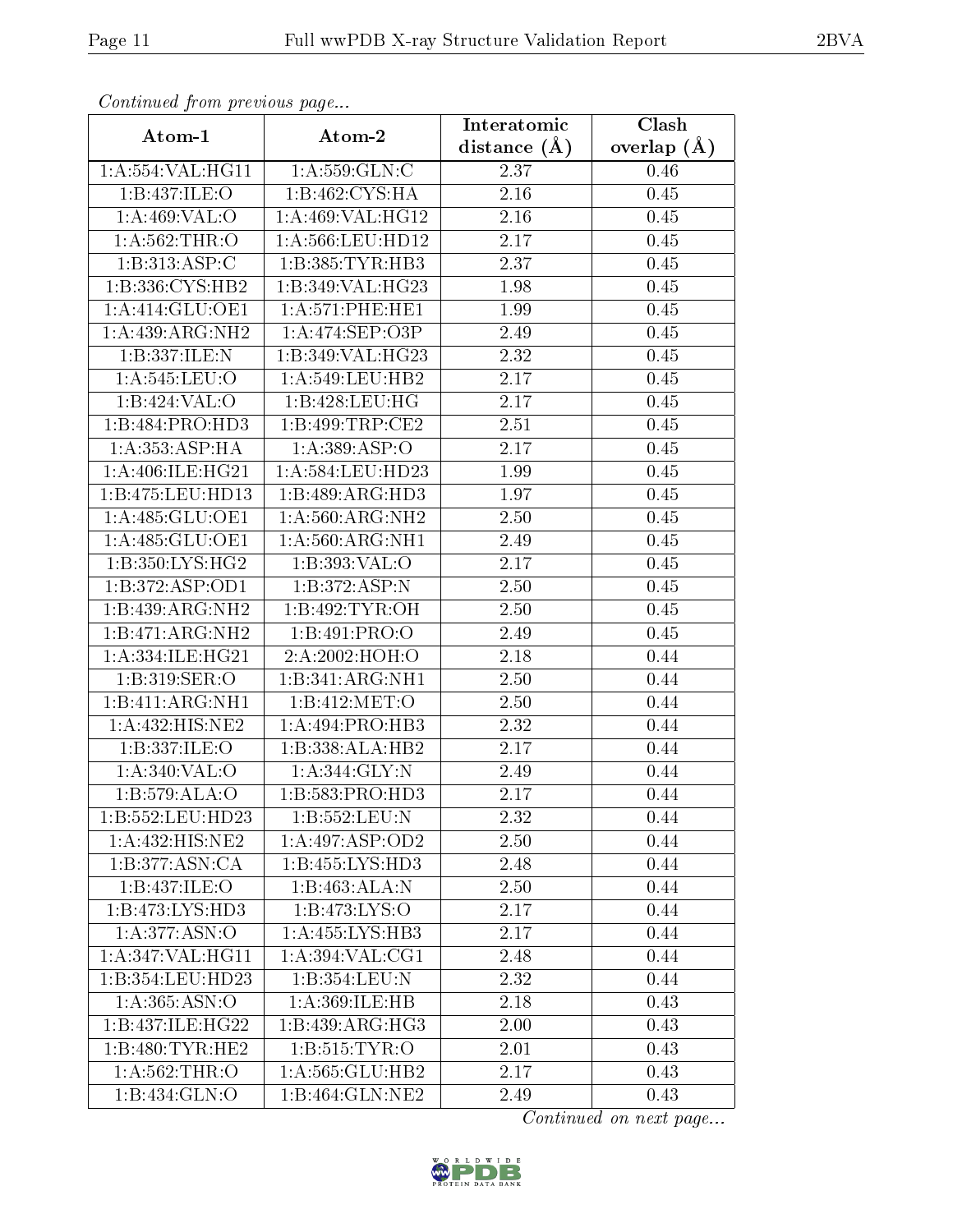| Communa from previous page           |                                   | Interatomic      | Clash         |
|--------------------------------------|-----------------------------------|------------------|---------------|
| Atom-1                               | Atom-2                            | distance $(\AA)$ | overlap $(A)$ |
| 1: B: 554: VAL: O                    | 1:B:560:ARG:NH2                   | 2.50             | 0.43          |
| 1:A:450:HIS:CD2                      | 1:A:586:ARG:HH22                  | 2.37             | 0.43          |
| 1: A:401: GLY:O                      | 1: A:448: LEU: HG                 | 2.18             | 0.43          |
| 1: A: 377: ASN: ND2                  | 1:A:454:VAL:O                     | 2.50             | 0.43          |
| 1:B:313:ASP:O                        | 1: B: 385: TYR: HA                | $2.19\,$         | 0.43          |
| 1: A:364:PHE:CE1                     | 1:A:368:VAL:HG21                  | 2.54             | 0.43          |
| 1:B:368:VAL:HG12                     | 1:B:369:ILE:HG12                  | 2.01             | 0.43          |
| 1:5:378:VAL:HG13                     | 1:B:459:PHE:CZ                    | 2.54             | 0.43          |
| 1:B:442:LYS:HG3                      | 1:B:444:ASP:OD2                   | 2.19             | 0.43          |
| 1:A:470:PRO:HD2                      | 1:A:471:ARG:HG3                   | 2.00             | 0.42          |
| 1:B:316:ASP:OD1                      | 1:B:316:ASP:O                     | 2.36             | 0.42          |
| 1:B:352:MET:CB                       | 1:B:391:LEU:O                     | 2.67             | 0.42          |
| 1: A:380: GLU: HG2                   | 1: A: 382: TYR: CD2               | 2.54             | 0.42          |
| 1:A:445:SER:C                        | 1:A:446:ILE:HD13                  | 2.40             | 0.42          |
| 1: A: 365: ASN: ND2                  | 1:A:463:ALA:HA                    | 2.35             | 0.42          |
| 1:B:435:GLY:O                        | 1:Bi:465:VAL:N                    | 2.49             | 0.42          |
| 1: B: 438: HIS: O                    | 1:B:439:ARG:HB2                   | 2.19             | 0.42          |
| 1:B:386:LEU:HD12                     | 1:B:386:LEU:N                     | 2.34             | 0.42          |
| 1:A:469:VAL:N                        | 1:A:470:PRO:HD3                   | 2.34             | 0.42          |
| 1: A: 386: LEU: HA                   | 1: A:390: GLU:O                   | 2.20             | 0.42          |
| 1: A:403:LEU:HD22                    | 1:A:420:VAL:HG11                  | 2.01             | 0.42          |
| 1:B:337:ILE:HD13                     | 1:B:346:LEU:HB3                   | 2.02             | 0.42          |
| 1: B:480: TYR: CE2                   | 1:B:516:PHE:HA                    | 2.54             | 0.42          |
| 1:B:528:ARG:O                        | 1:B:555:ARG:NH2                   | 2.53             | 0.41          |
| 1:A:464:GLN:O                        | 1:A:472:ARG:NH2                   | 2.49             | 0.41          |
| 1:B:456:LEU:HG                       | 1:B:459:PHE:CE1                   | 2.55             | 0.41          |
| 1: A:468: GLU:C                      | 1: A:470: PRO:HD3                 | 2.39             | 0.41          |
| 1:A:473:LYS:HA                       | 1:A:492:TYR:CE1                   | 2.55             | 0.41          |
| $1:B:374:$ GLN:HG2                   | 1:B:374:GLN:O                     | 2.20             | 0.41          |
| 1:B:413:ASN:OD1                      | 1:B:416:GLN:HG3                   | 2.21             | 0.41          |
| $1:B:510: \overline{\text{ASP:OD2}}$ | 1:B:536:LYS:HB3                   | 2.20             | 0.41          |
| $1:B:485:GL\overline{U:HG2}$         | 1:B:486:LEU:N                     | 2.35             | 0.41          |
| 1:B:528:ARG:C                        | 1:B:555:ARG:HH22                  | 2.24             | 0.41          |
| 1: B:328: GLY:O                      | 1:B:329:GLU:HB3                   | 2.21             | 0.41          |
| 1:B:421:CYS:HG                       | 1:B:548:PHE:HZ                    | 1.66             | 0.41          |
| 1:A:327:ILE:HG13                     | 1:A:337:ILE:CD1                   | 2.51             | 0.40          |
| 1: A:347: VAL:HGI1                   | 1: A:394: VAL: HG13               | 2.02             | 0.40          |
| $1: A:513: \overline{PRO:HG2}$       | $1: A:516:$ PHE: $\overline{CD1}$ | 2.57             | 0.40          |
| 1: A:552:LEU:HD21                    | 1: A: 566: LEU: CD1               | 2.51             | 0.40          |
| 1:B:306:ALA:HA                       | 1:B:309:GLN:CB                    | 2.51             | 0.40          |
| 1:B:379:VAL:HG13                     | 1:B:396:GLU:HB3                   | 2.02             | 0.40          |

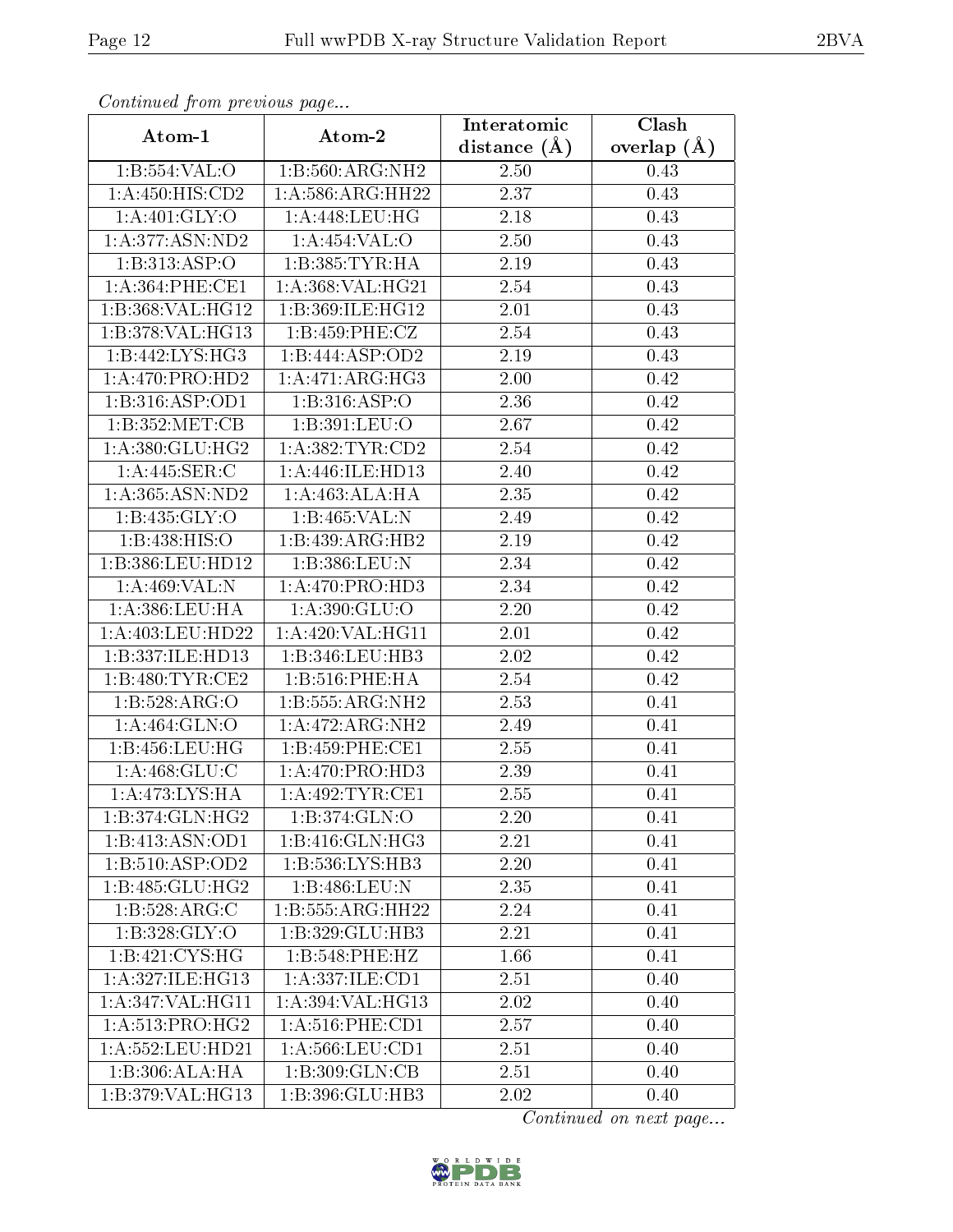| Atom-1              | Atom-2               | Interatomic<br>distance $(A)$ | Clash<br>overlap $(A)$ |
|---------------------|----------------------|-------------------------------|------------------------|
| 1: A:317: PRO:HB2   | 1: A:321:LEU:HD13    | 2.02                          | 0.40                   |
| 1: A:369: ILE: HD13 | 1:A:464:GLN:HB2      | 2.03                          | 0.40                   |
| 1:B:334:ILE:N       | 1:B:334:ILE:HD13     | 2.35                          | 0.40                   |
| 1:B:431:LEU:HD22    | 1:B:436:VAL:CG1      | 2.51                          | 0.40                   |
| 1:A:379:VAL:HA      | $1: A:396: GLU:$ OE1 | 9.91                          | በ 4በ                   |

There are no symmetry-related clashes.

#### 5.3 Torsion angles (i)

#### 5.3.1 Protein backbone (i)

In the following table, the Percentiles column shows the percent Ramachandran outliers of the chain as a percentile score with respect to all X-ray entries followed by that with respect to entries of similar resolution.

The Analysed column shows the number of residues for which the backbone conformation was analysed, and the total number of residues.

| Mol | Chain | Analysed                     | Favoured     | Allowed        | $\mid$ Outliers $\mid$ | Percentiles    |
|-----|-------|------------------------------|--------------|----------------|------------------------|----------------|
|     |       | $264/292(90\%)$   230 (87\%) |              | 30 $(11\%)$    | $4(2\%)$               | $10$   $10$    |
|     |       | $266/292(91\%)$   225 (85\%) |              | $ 36 \ (14\%)$ | $5(2\%)$               | $\overline{a}$ |
| All | Аll   | $530/584(91\%)$              | $-455(86\%)$ | $  66 (12\%)$  | $9(2\%)$               | $\sqrt{8}$     |

All (9) Ramachandran outliers are listed below:

| Mol | Chain | Res | Type       |
|-----|-------|-----|------------|
| 1   | А     | 335 | VAL        |
| 1   | B     | 335 | <b>VAL</b> |
| 1   | А     | 301 | HIS        |
| 1   | А     | 311 | VAL        |
| 1   | В     | 352 | MET        |
| 1   | A     | 373 | <b>TYR</b> |
| 1   | В     | 462 | <b>CYS</b> |
| 1   | В     | 345 | <b>LYS</b> |
|     |       | 494 | PRO        |

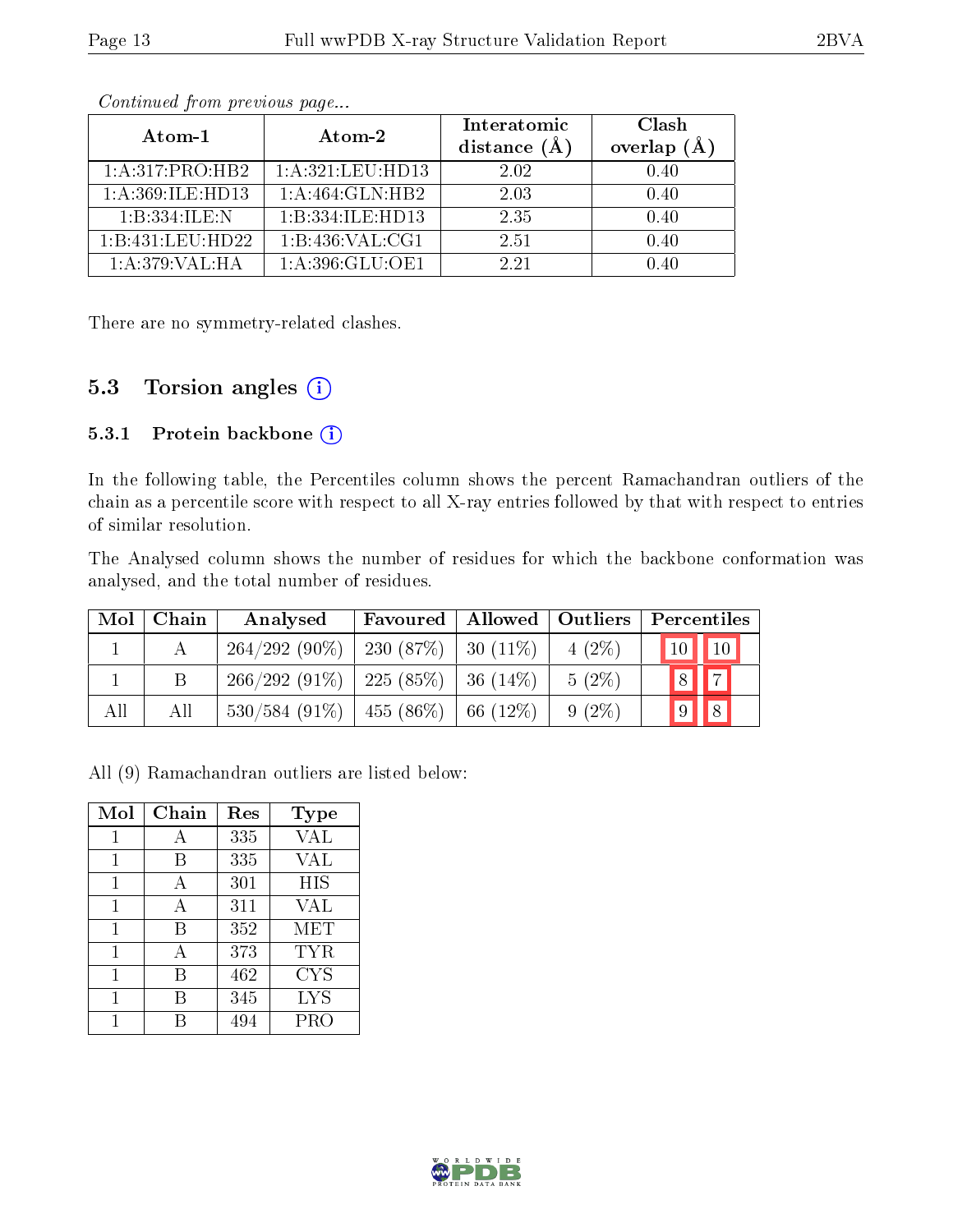#### 5.3.2 Protein sidechains (i)

In the following table, the Percentiles column shows the percent sidechain outliers of the chain as a percentile score with respect to all X-ray entries followed by that with respect to entries of similar resolution.

The Analysed column shows the number of residues for which the sidechain conformation was analysed, and the total number of residues.

| Mol | Chain | Analysed         | Rotameric    | Outliers     |  | Percentiles             |  |
|-----|-------|------------------|--------------|--------------|--|-------------------------|--|
|     |       | 225/254(89%)     | 168(75%)     | 57 $(25%)$   |  | $\boxed{0}$ $\boxed{0}$ |  |
|     |       | $229/254(90\%)$  | 166 $(72%)$  | 63 $(28%)$   |  | $\boxed{0}$ $\boxed{0}$ |  |
| All | All   | $454/508$ (89\%) | 334 $(74\%)$ | 120 $(26\%)$ |  |                         |  |

All (120) residues with a non-rotameric sidechain are listed below:

| Mol            | $\overline{\text{Chain}}$                                                                                                                                                                                                                                   | Res              | ${\rm \bar{Type}}$      |
|----------------|-------------------------------------------------------------------------------------------------------------------------------------------------------------------------------------------------------------------------------------------------------------|------------------|-------------------------|
| $\overline{1}$ | $\overline{A}$                                                                                                                                                                                                                                              | 300              | $\overline{\text{SER}}$ |
| $\overline{1}$ |                                                                                                                                                                                                                                                             | $\overline{301}$ | $\overline{HIS}$        |
| $\overline{1}$ | $\frac{\overline{A}}{A}$                                                                                                                                                                                                                                    | 304              | PHE                     |
| $\overline{1}$ | $\frac{\overline{A}}{\overline{A}}$                                                                                                                                                                                                                         | 309              | $\overline{\text{GLN}}$ |
| $\overline{1}$ |                                                                                                                                                                                                                                                             | 310              | $\overline{\text{LEU}}$ |
| $\mathbf{1}$   |                                                                                                                                                                                                                                                             | 313              | $\overline{\text{ASP}}$ |
| $\overline{1}$ | $\frac{\overline{A}}{\overline{A}}$                                                                                                                                                                                                                         | 316              | $\overline{\text{ASP}}$ |
| $\mathbf{1}$   |                                                                                                                                                                                                                                                             | $\overline{318}$ | $\overline{\rm{ARG}}$   |
| $\overline{1}$ |                                                                                                                                                                                                                                                             | 320              | <b>TYR</b>              |
| $\overline{1}$ | $\frac{\overline{A}}{\overline{A}}$ $\frac{\overline{A}}{\overline{A}}$ $\frac{\overline{A}}{\overline{A}}$ $\frac{\overline{A}}{\overline{A}}$ $\frac{\overline{A}}{\overline{A}}$ $\frac{\overline{A}}{\overline{A}}$ $\frac{\overline{A}}{\overline{A}}$ | 321              | LEU                     |
| $\mathbf{1}$   |                                                                                                                                                                                                                                                             | 322              | $\overline{\text{ASP}}$ |
| $\overline{1}$ |                                                                                                                                                                                                                                                             | 334              | <b>ILE</b>              |
| $\overline{1}$ |                                                                                                                                                                                                                                                             | 337              | <b>ILE</b>              |
| $\overline{1}$ |                                                                                                                                                                                                                                                             | 339              | <b>THR</b>              |
| $\overline{1}$ |                                                                                                                                                                                                                                                             | 340              | <b>VAL</b>              |
| $\overline{1}$ |                                                                                                                                                                                                                                                             | 341              | $\overline{\rm{ARG}}$   |
| $\overline{1}$ |                                                                                                                                                                                                                                                             | 343              | $\overline{\text{SER}}$ |
| $\overline{1}$ |                                                                                                                                                                                                                                                             | 346              | LEU                     |
| $\overline{1}$ |                                                                                                                                                                                                                                                             | $\overline{362}$ | LEU                     |
| $\overline{1}$ |                                                                                                                                                                                                                                                             | 369              | ILE                     |
| $\overline{1}$ |                                                                                                                                                                                                                                                             | $\overline{371}$ | $\overline{\rm{ARG}}$   |
| $\overline{1}$ | $\frac{\overline{A}}{\overline{A}}$                                                                                                                                                                                                                         | 372              | $\overline{\text{ASP}}$ |
| $\mathbf{1}$   |                                                                                                                                                                                                                                                             | 385              | <b>TYR</b>              |
| $\overline{1}$ | $\frac{\overline{A}}{\overline{A}}$                                                                                                                                                                                                                         | 386              | LEU                     |
| $\mathbf{1}$   |                                                                                                                                                                                                                                                             | 392              | TRP                     |
| $\mathbf{1}$   |                                                                                                                                                                                                                                                             | 395              | $\overline{\text{MET}}$ |
| $\overline{1}$ | $\overline{\rm A}$                                                                                                                                                                                                                                          | 406              | ILE                     |

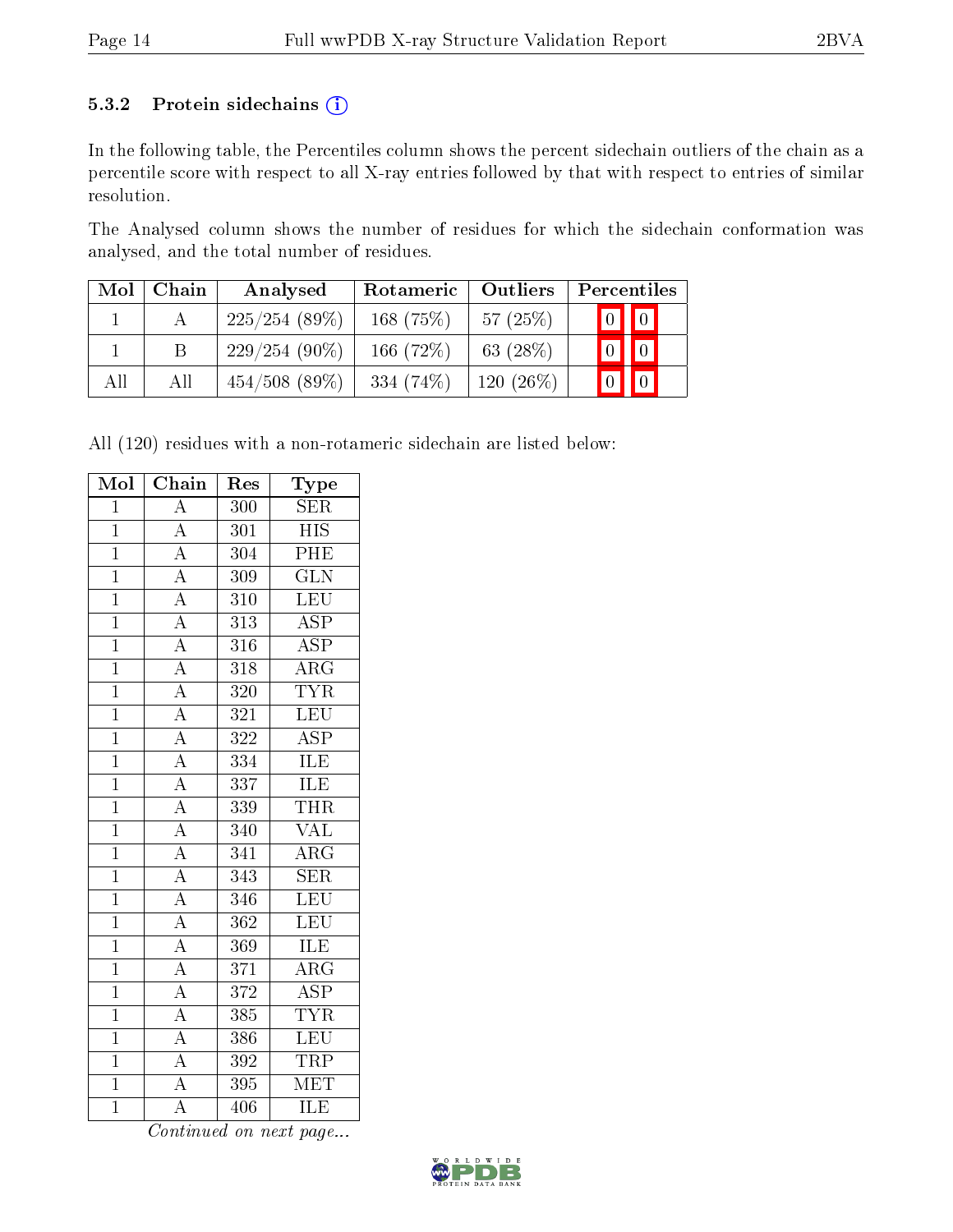| Mol            | Chain                                                                                                                                                                                                                                                                                                       | Res              | ${\bf Type}$            |
|----------------|-------------------------------------------------------------------------------------------------------------------------------------------------------------------------------------------------------------------------------------------------------------------------------------------------------------|------------------|-------------------------|
| $\mathbf{1}$   | $\overline{A}$                                                                                                                                                                                                                                                                                              | 411              | $\overline{\rm{ARG}}$   |
| $\mathbf{1}$   | $\overline{A}$                                                                                                                                                                                                                                                                                              | 413              | <b>ASN</b>              |
| $\overline{1}$ |                                                                                                                                                                                                                                                                                                             | 415              | $\overline{{\rm GLU}}$  |
| $\mathbf{1}$   |                                                                                                                                                                                                                                                                                                             | 422              | <b>LEU</b>              |
| $\overline{1}$ |                                                                                                                                                                                                                                                                                                             | $\overline{426}$ | $\overline{\text{GLN}}$ |
| $\mathbf{1}$   |                                                                                                                                                                                                                                                                                                             | 429              | <b>SER</b>              |
| $\mathbf{1}$   |                                                                                                                                                                                                                                                                                                             | 448              | <b>LEU</b>              |
| $\mathbf{1}$   |                                                                                                                                                                                                                                                                                                             | 453              | $\rm{ARG}$              |
| $\mathbf{1}$   |                                                                                                                                                                                                                                                                                                             | $455\,$          | $\overline{\text{LYS}}$ |
| $\overline{1}$ |                                                                                                                                                                                                                                                                                                             | 457              | $\overline{\text{SER}}$ |
| $\mathbf{1}$   |                                                                                                                                                                                                                                                                                                             | 465              | $\overline{\text{VAL}}$ |
| $\overline{1}$ |                                                                                                                                                                                                                                                                                                             | 468              | $\overline{\text{GLU}}$ |
| $\overline{1}$ |                                                                                                                                                                                                                                                                                                             | 472              | $\overline{\rm{ARG}}$   |
| $\overline{1}$ | $\frac{\overline{A}}{\overline{A}}\frac{\overline{A}}{\overline{A}}\frac{\overline{A}}{\overline{A}}\frac{\overline{A}}{\overline{A}}\frac{\overline{A}}{\overline{A}}\frac{\overline{A}}{\overline{A}}\frac{\overline{A}}{\overline{A}}\frac{\overline{A}}{\overline{A}}\frac{\overline{A}}{\overline{A}}$ | 473              | $\overline{\text{LYS}}$ |
| $\overline{1}$ |                                                                                                                                                                                                                                                                                                             | 476              | $\overline{\text{VAL}}$ |
| $\mathbf{1}$   |                                                                                                                                                                                                                                                                                                             | 478              | <b>THR</b>              |
| $\overline{1}$ |                                                                                                                                                                                                                                                                                                             | 489              | $\overline{\rm{ARG}}$   |
| $\mathbf{1}$   |                                                                                                                                                                                                                                                                                                             | 495              | $\overline{\text{GLU}}$ |
| $\overline{1}$ |                                                                                                                                                                                                                                                                                                             | 504              | $\overline{\text{MET}}$ |
| $\overline{1}$ | $\frac{\overline{A}}{\overline{A}}$ $\frac{\overline{A}}{\overline{A}}$                                                                                                                                                                                                                                     | 506              | <b>ILE</b>              |
| $\mathbf{1}$   |                                                                                                                                                                                                                                                                                                             | 516              | PHE                     |
| $\overline{1}$ |                                                                                                                                                                                                                                                                                                             | $\overline{517}$ | <b>ASN</b>              |
| $\mathbf{1}$   |                                                                                                                                                                                                                                                                                                             | 521              | <b>LEU</b>              |
| $\overline{1}$ | $\frac{\overline{A}}{\overline{A}}$                                                                                                                                                                                                                                                                         | $\overline{529}$ | $\overline{\text{ASP}}$ |
| $\mathbf{1}$   |                                                                                                                                                                                                                                                                                                             | 534              | $\rm{ARG}$              |
| $\mathbf{1}$   | $\frac{\overline{A}}{\overline{A}}$                                                                                                                                                                                                                                                                         | 536              | $\overline{\text{LYS}}$ |
| $\mathbf{1}$   |                                                                                                                                                                                                                                                                                                             | 545              | <b>LEU</b>              |
| $\mathbf{1}$   |                                                                                                                                                                                                                                                                                                             | 549              | LEU                     |
| $\overline{1}$ | $\overline{A}$                                                                                                                                                                                                                                                                                              | 585              | $\overline{\text{MET}}$ |
| $\mathbf 1$    | А                                                                                                                                                                                                                                                                                                           | 586              | $\overline{\rm{ARG}}$   |
| $\mathbf{1}$   | B                                                                                                                                                                                                                                                                                                           | 301              | HIS                     |
| $\mathbf{1}$   | $\overline{\mathrm{B}}$                                                                                                                                                                                                                                                                                     | 302              | $\overline{\text{GLU}}$ |
| $\mathbf{1}$   | B                                                                                                                                                                                                                                                                                                           | 308              | LEU                     |
| $\overline{1}$ | $\overline{\mathrm{B}}$                                                                                                                                                                                                                                                                                     | 311              | $\overline{\text{VAL}}$ |
| $\mathbf{1}$   | B                                                                                                                                                                                                                                                                                                           | 316              | <b>ASP</b>              |
| $\mathbf 1$    | $\overline{\mathrm{B}}$                                                                                                                                                                                                                                                                                     | 318              | $\overline{\rm{ARG}}$   |
| $\mathbf{1}$   | $\overline{\mathrm{B}}$                                                                                                                                                                                                                                                                                     | 319              | $\overline{\text{SER}}$ |
| $\overline{1}$ | B                                                                                                                                                                                                                                                                                                           | 320              | <b>TYR</b>              |
| $\mathbf 1$    | $\overline{\mathrm{B}}$                                                                                                                                                                                                                                                                                     | 327              | ILE                     |
| $\mathbf{1}$   | B                                                                                                                                                                                                                                                                                                           | 329              | $\overline{{\rm GLU}}$  |
| $\mathbf{1}$   | $\overline{\mathrm{B}}$                                                                                                                                                                                                                                                                                     | $\overline{334}$ | <b>ILE</b>              |
| $\mathbf{1}$   | $\overline{B}$                                                                                                                                                                                                                                                                                              | 335              | VAL                     |

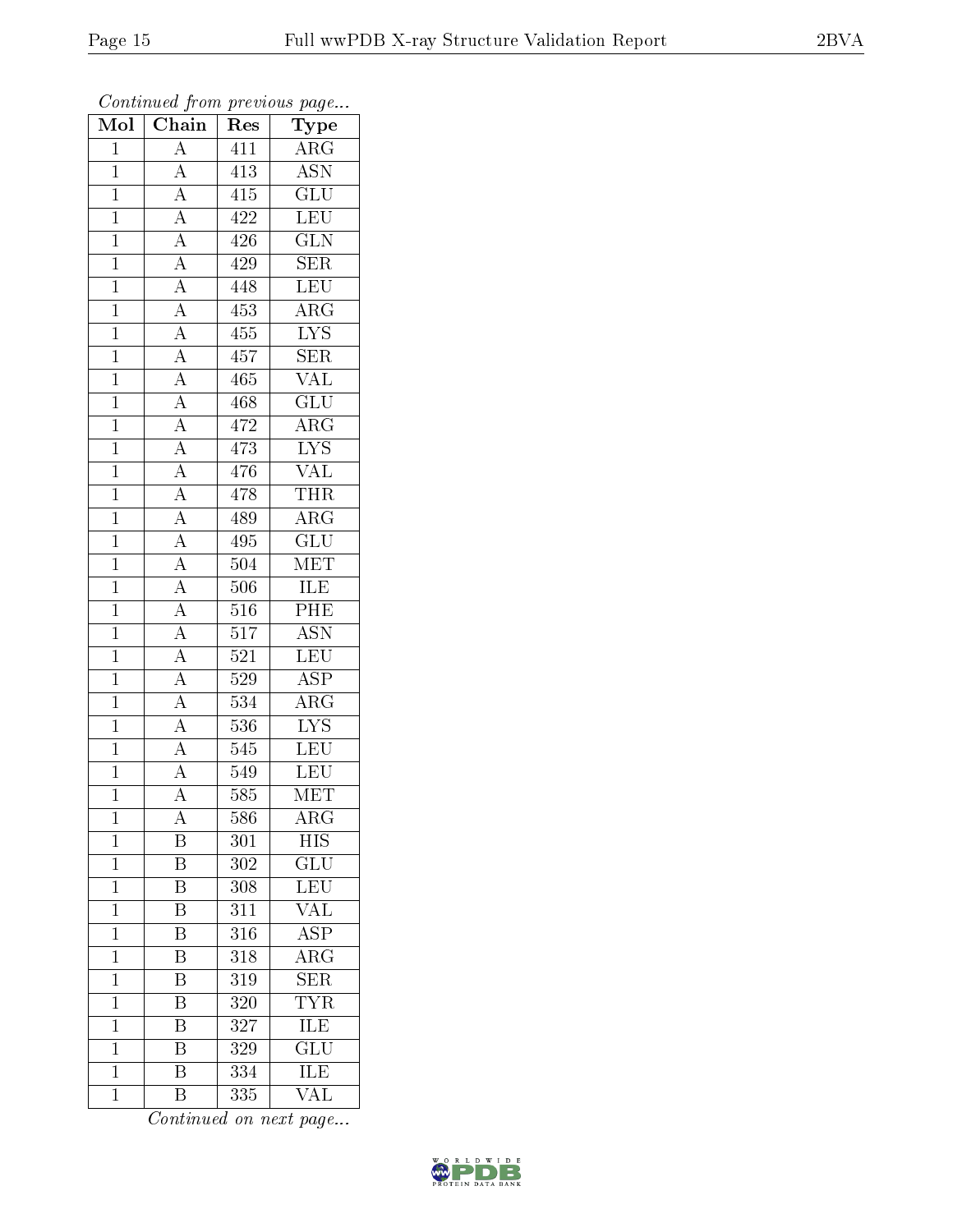| Mol            | Chain                   | $\operatorname{Res}% \left( \mathcal{N}\right) \equiv\operatorname{Res}(\mathcal{N}_{0})\cap\mathcal{N}_{1}$ | Type                    |
|----------------|-------------------------|--------------------------------------------------------------------------------------------------------------|-------------------------|
| $\mathbf{1}$   | $\overline{B}$          | 336                                                                                                          | <b>CYS</b>              |
| $\mathbf{1}$   | $\boldsymbol{B}$        | 337                                                                                                          | ILE                     |
| $\mathbf{1}$   | $\overline{\mathrm{B}}$ | 349                                                                                                          | $\overline{\text{VAL}}$ |
| $\mathbf{1}$   | $\overline{\mathrm{B}}$ | 350                                                                                                          | $\overline{\text{LYS}}$ |
| $\mathbf{1}$   | $\overline{\mathrm{B}}$ | 351                                                                                                          | $\overline{\text{LYS}}$ |
| $\mathbf{1}$   | $\boldsymbol{B}$        | 354                                                                                                          | <b>LEU</b>              |
| $\mathbf{1}$   | $\overline{\mathrm{B}}$ | 364                                                                                                          | PHE                     |
| $\mathbf{1}$   | $\overline{\mathbf{B}}$ | 369                                                                                                          | ILE                     |
| $\mathbf{1}$   | $\overline{\mathrm{B}}$ | 371                                                                                                          | $\rm{ARG}$              |
| $\mathbf 1$    | $\overline{\mathrm{B}}$ | 372                                                                                                          | $\overline{\text{ASP}}$ |
| $\mathbf{1}$   | $\overline{\mathrm{B}}$ | 374                                                                                                          | $\overline{\text{GLN}}$ |
| $\overline{1}$ | $\overline{\mathrm{B}}$ | 385                                                                                                          | <b>TYR</b>              |
| $\mathbf{1}$   | $\overline{\mathrm{B}}$ | 386                                                                                                          | LEU                     |
| $\mathbf{1}$   | $\overline{\mathbf{B}}$ | $\overline{3}91$                                                                                             | LEU                     |
| $\overline{1}$ | $\overline{\mathrm{B}}$ | 392                                                                                                          | <b>TRP</b>              |
| $\mathbf 1$    | B                       | 395                                                                                                          | $\overline{\text{MET}}$ |
| $\overline{1}$ | $\overline{\mathrm{B}}$ | 398                                                                                                          | LEU                     |
| $\mathbf{1}$   | $\overline{\mathrm{B}}$ | 405                                                                                                          | ASP                     |
| $\mathbf 1$    | B                       | 406                                                                                                          | $\overline{\text{ILE}}$ |
| $\mathbf{1}$   | $\rm \bar{B}$           | 407                                                                                                          | VAL                     |
| $\overline{1}$ | $\overline{\mathrm{B}}$ | 411                                                                                                          | $\rm{ARG}$              |
| $\overline{1}$ | $\overline{\mathbf{B}}$ | 422                                                                                                          | <b>LEU</b>              |
| $\mathbf{1}$   | $\, {\bf B}$            | 424                                                                                                          | <b>VAL</b>              |
| $\mathbf{1}$   | $\overline{\mathrm{B}}$ | 429                                                                                                          | <b>SER</b>              |
| $\mathbf{1}$   | $\overline{B}$          | 439                                                                                                          | $\rm{ARG}$              |
| $\mathbf{1}$   | $\overline{\mathrm{B}}$ | $\overline{442}$                                                                                             | $\overline{\text{LYS}}$ |
| $\mathbf{1}$   | $\overline{\mathrm{B}}$ | 444                                                                                                          | $\overline{\text{ASP}}$ |
| $\mathbf 1$    | B                       | 448                                                                                                          | LEU                     |
| $\mathbf 1$    | $\overline{\mathrm{B}}$ | $\overline{451}$                                                                                             | $\overline{\text{ASP}}$ |
| 1              | B                       | 457                                                                                                          | <b>SER</b>              |
| $\mathbf 1$    | Β                       | 465                                                                                                          | VAL                     |
| $\mathbf 1$    | $\overline{\mathrm{B}}$ | 468                                                                                                          | $\overline{\text{GLU}}$ |
| $\mathbf 1$    | Β                       | 472                                                                                                          | $\rm{ARG}$              |
| $\mathbf{1}$   | $\overline{\mathrm{B}}$ | 473                                                                                                          | $\overline{\text{LYS}}$ |
| $\mathbf{1}$   | B                       | 476                                                                                                          | VAL                     |
| $\overline{1}$ | $\overline{\mathrm{B}}$ | 486                                                                                                          | $\overline{\text{LEU}}$ |
| $\mathbf{1}$   | $\overline{\mathrm{B}}$ | 490                                                                                                          | LEU                     |
| $\overline{1}$ | $\overline{\rm B}$      | 506                                                                                                          | $\overline{\text{ILE}}$ |
| $\mathbf 1$    | $\overline{\mathrm{B}}$ | 517                                                                                                          | $\overline{\text{ASN}}$ |
| $\mathbf 1$    | B                       | 529                                                                                                          | $\overline{\rm ASP}$    |
| $\mathbf 1$    | $\overline{\mathrm{B}}$ | 534                                                                                                          | $\overline{\rm{ARG}}$   |
| $\mathbf 1$    | Β                       | 536                                                                                                          | $\overline{\rm LYS}$    |

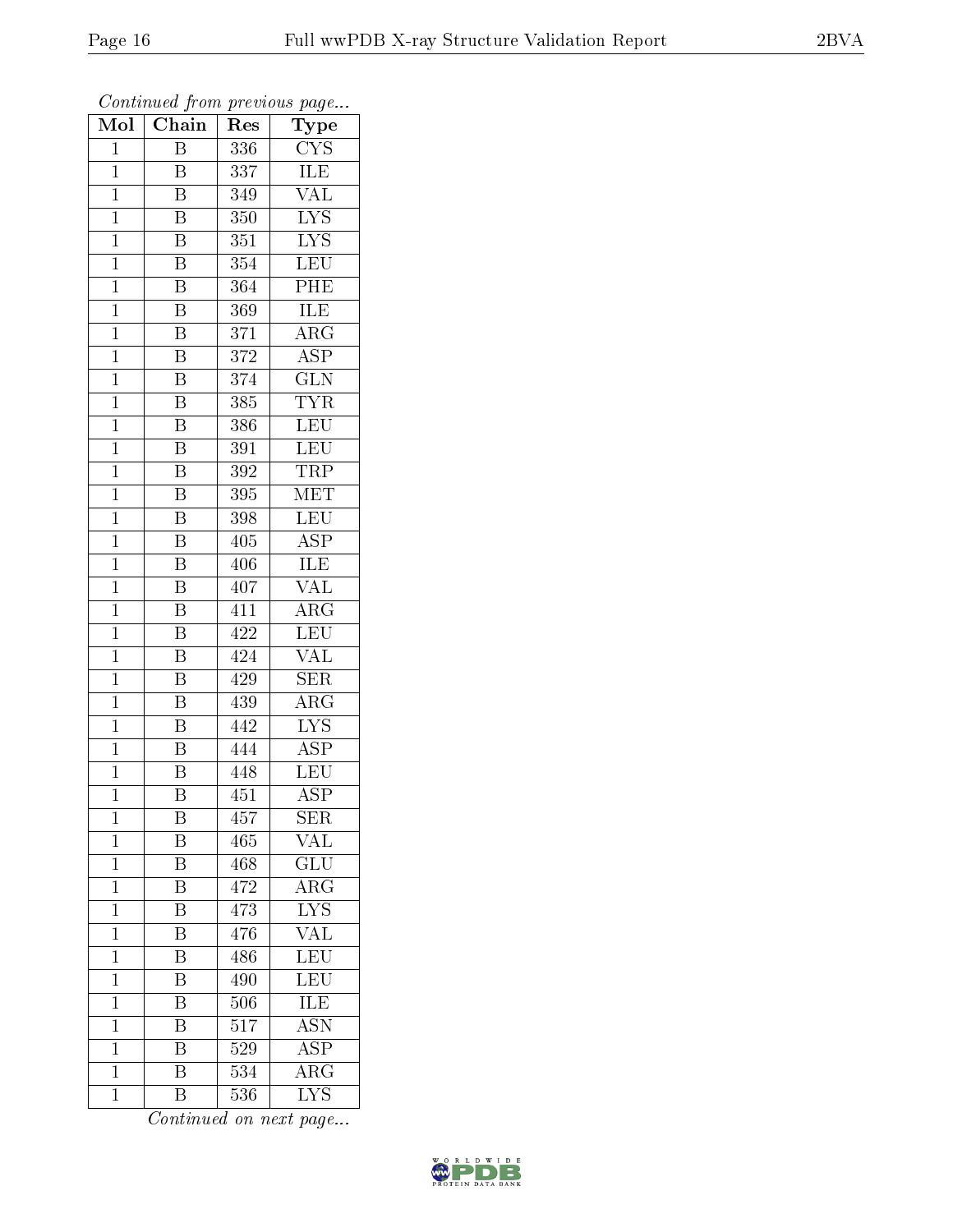| Mol          | Chain | Res | <b>Type</b> |
|--------------|-------|-----|-------------|
| 1            | В     | 549 | LEU         |
| 1            | В     | 552 | LEU         |
| 1            | В     | 559 | <b>GLN</b>  |
| $\mathbf{1}$ | В     | 560 | $\rm{ARG}$  |
| 1            | В     | 574 | <b>LYS</b>  |
| $\mathbf{1}$ | В     | 581 | ILE         |
| 1            | В     | 584 | LEU         |
| 1            | В     | 585 | MET         |
| 1            | R     | 586 | $\rm{ARG}$  |

Some sidechains can be flipped to improve hydrogen bonding and reduce clashes. All (3) such sidechains are listed below:

| Mol | Chain | Res | Type |
|-----|-------|-----|------|
|     |       | 450 | НIS  |
|     |       | 450 | НIS  |
|     |       | 587 | CL N |

#### 5.3.3 RNA (1)

There are no RNA molecules in this entry.

### 5.4 Non-standard residues in protein, DNA, RNA chains (i)

2 non-standard protein/DNA/RNA residues are modelled in this entry.

In the following table, the Counts columns list the number of bonds (or angles) for which Mogul statistics could be retrieved, the number of bonds (or angles) that are observed in the model and the number of bonds (or angles) that are defined in the Chemical Component Dictionary. The Link column lists molecule types, if any, to which the group is linked. The Z score for a bond length (or angle) is the number of standard deviations the observed value is removed from the expected value. A bond length (or angle) with  $|Z| > 2$  is considered an outlier worth inspection. RMSZ is the root-mean-square of all Z scores of the bond lengths (or angles).

| Mol<br>Type | Chain      |   |     |      |          | Bond lengths |             |         | Bond angles |             |  |
|-------------|------------|---|-----|------|----------|--------------|-------------|---------|-------------|-------------|--|
|             |            |   | Res | Link | Counts - | RMSZ         | # $ Z  > 2$ | Counts  | RMSZ        | $\# Z  > 2$ |  |
|             | <b>SEP</b> | Β | 474 |      | 8,9,10   | 0.88         |             | 8,12,14 | 2.15        | $(2.6\%)$   |  |
|             | SEP        |   | 474 |      | 8,9,10   | 0.92         |             | 8,12,14 | $1.97\,$    | $12\%$      |  |

In the following table, the Chirals column lists the number of chiral outliers, the number of chiral centers analysed, the number of these observed in the model and the number defined in the Chemical Component Dictionary. Similar counts are reported in the Torsion and Rings columns.

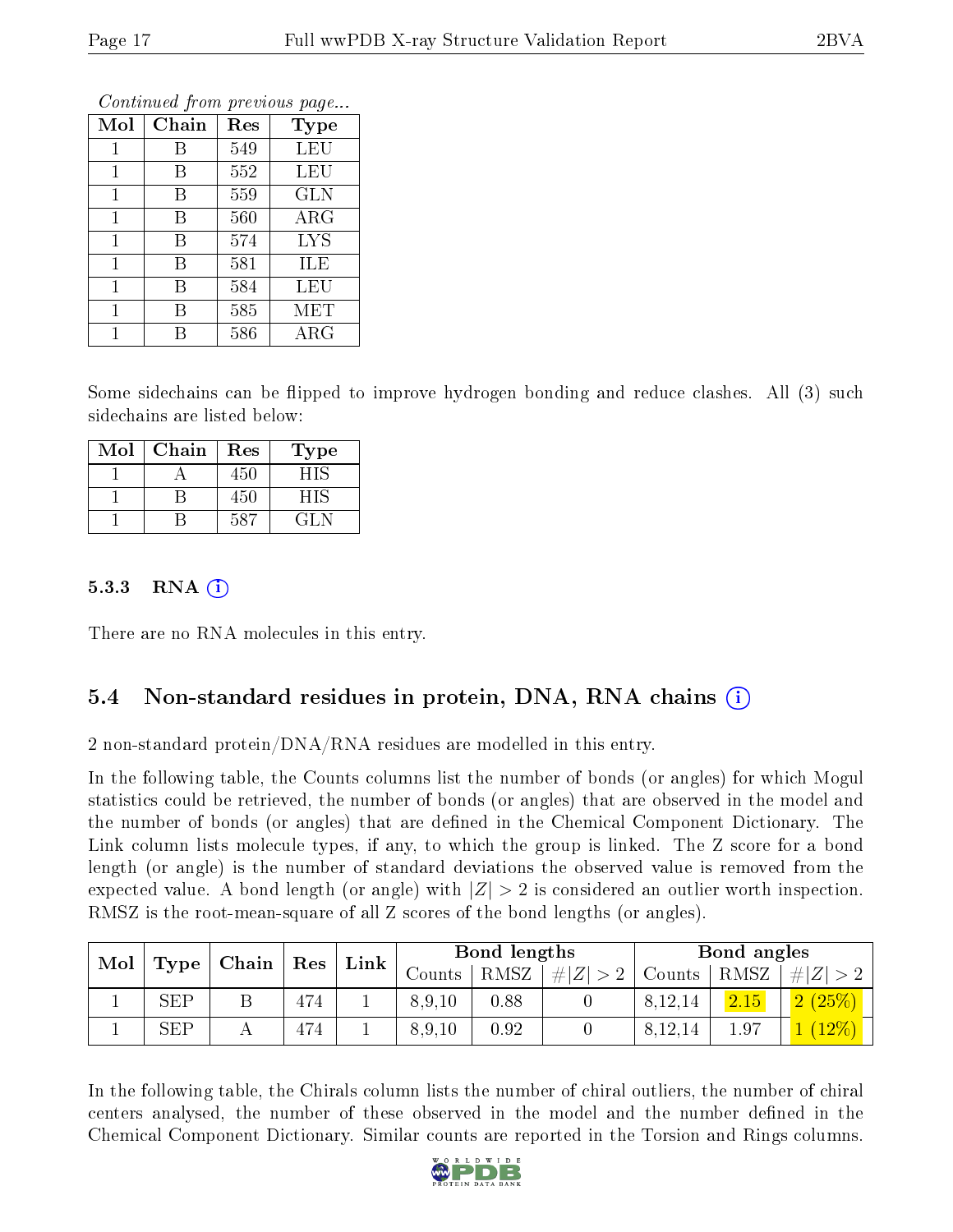|     |  |  | Mol   Type   Chain   Res   Link   Chirals   Torsions   Rings |  |
|-----|--|--|--------------------------------------------------------------|--|
| SEP |  |  | 1/5/8/10                                                     |  |
| SFP |  |  |                                                              |  |

'-' means no outliers of that kind were identified.

There are no bond length outliers.

All (3) bond angle outliers are listed below:

| Mol | Chain |     | $\vert$ Res $\vert$ Type | Atoms    |       | Observed $(°)$ | Ideal $(°)$ |
|-----|-------|-----|--------------------------|----------|-------|----------------|-------------|
|     |       | 474 | SEP                      | P-OG-CB  | -5.31 | 103.66         | 118.30      |
|     |       |     | SFP                      | P-OG-CB  | -4.93 | 104.71         | 118.30      |
|     |       |     | <b>SFP</b>               | OG-CB-CA | 2.50  | 110.58         | 108.14      |

There are no chirality outliers.

All (4) torsion outliers are listed below:

| Mol | - Chain | Res | <b>Type</b> | Atoms         |
|-----|---------|-----|-------------|---------------|
|     |         | 474 | SEP         | $CB-OG-P-O1P$ |
|     |         | 474 | -SEP        | $CB-OG-P-O2P$ |
|     | R       | 474 | SEP         | $CA-CB-OG-P$  |
|     |         |     | SEP.        | $CA-CB-OG-P$  |

There are no ring outliers.

2 monomers are involved in 4 short contacts:

| Mol | Chain |  | Res   Type   Clashes   Symm-Clashes |
|-----|-------|--|-------------------------------------|
|     |       |  |                                     |
|     |       |  |                                     |

#### 5.5 Carbohydrates  $(i)$

There are no carbohydrates in this entry.

### 5.6 Ligand geometry (i)

There are no ligands in this entry.

### 5.7 [O](https://www.wwpdb.org/validation/2017/XrayValidationReportHelp#nonstandard_residues_and_ligands)ther polymers  $(i)$

There are no such residues in this entry.

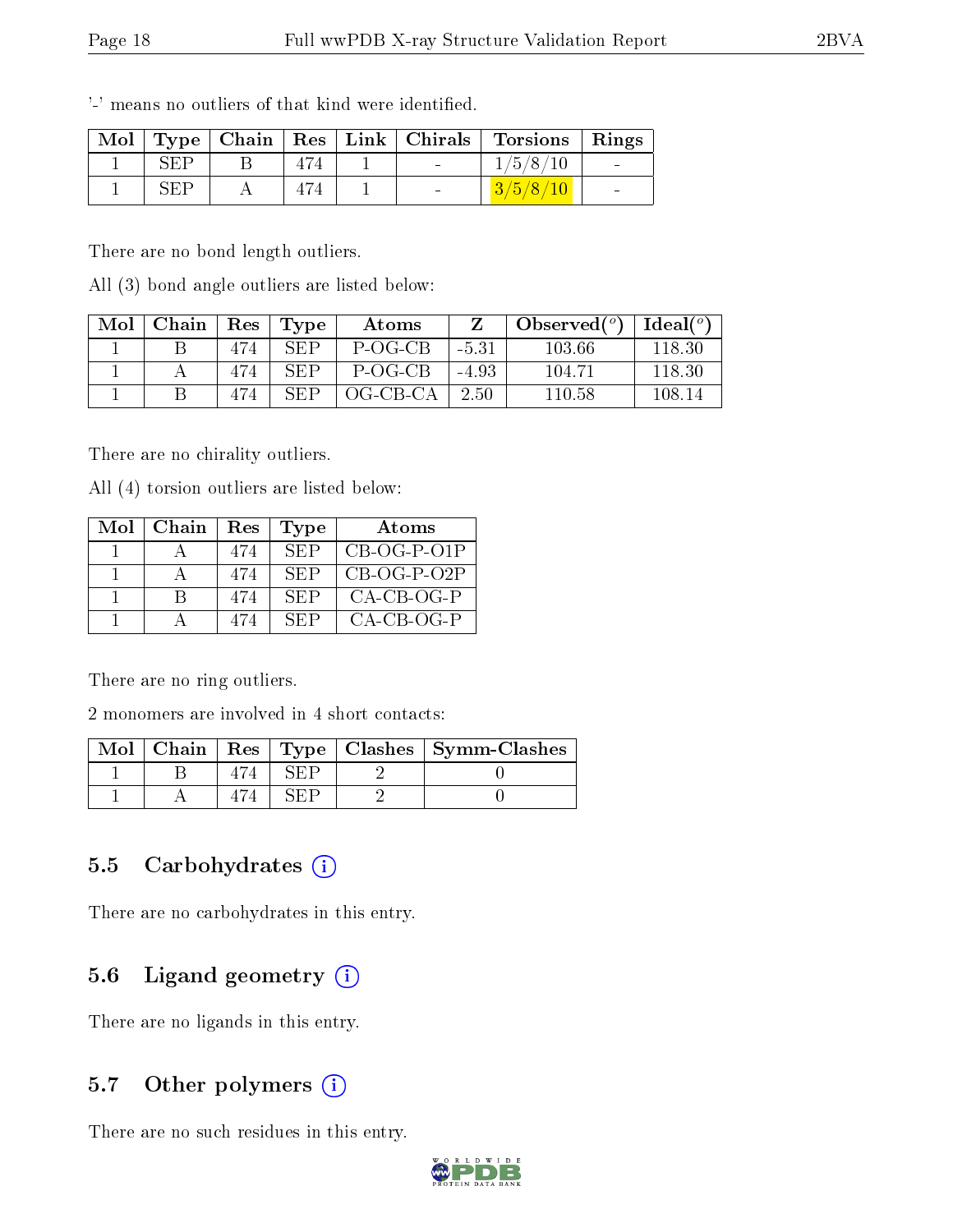## 5.8 Polymer linkage issues (i)

There are no chain breaks in this entry.

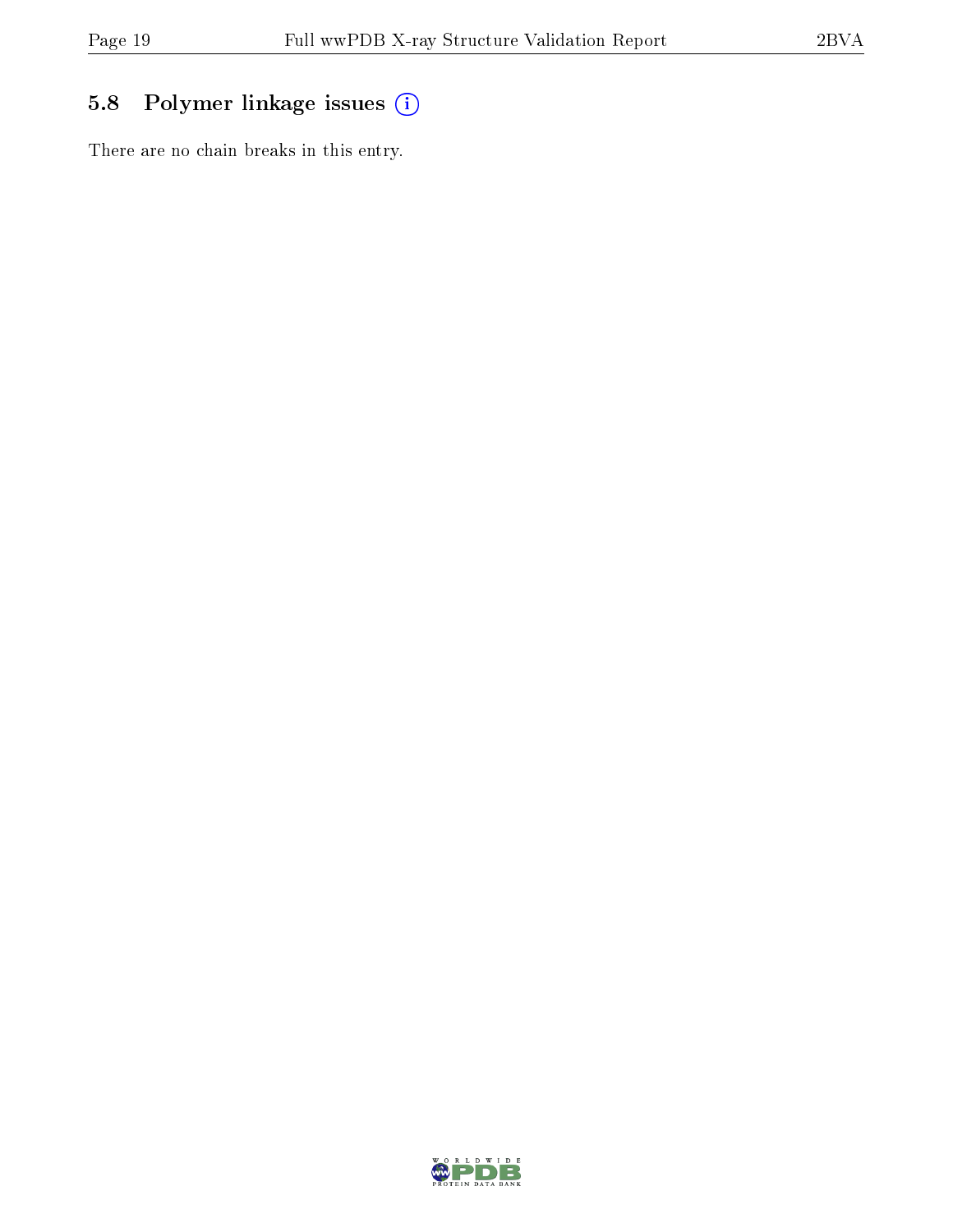## 6 Fit of model and data  $\left( \cdot \right)$

### 6.1 Protein, DNA and RNA chains (i)

In the following table, the column labelled  $#RSRZ>2'$  contains the number (and percentage) of RSRZ outliers, followed by percent RSRZ outliers for the chain as percentile scores relative to all X-ray entries and entries of similar resolution. The OWAB column contains the minimum, median,  $95<sup>th</sup>$  percentile and maximum values of the occupancy-weighted average B-factor per residue. The column labelled  $Q< 0.9$  lists the number of (and percentage) of residues with an average occupancy less than 0.9.

| Mol | Chain | Analysed        | ${ <\hspace{-1.5pt}{\mathrm{RSRZ}} \hspace{-1.5pt}>}$ | $\#\text{RSRZ}\text{>2}$     | $\sim$ OWAB( $A^2$ ) | Q <sub>0.9</sub> |
|-----|-------|-----------------|-------------------------------------------------------|------------------------------|----------------------|------------------|
|     |       | 272/292(93%)    | $-0.30$                                               | $\mid$ 100 $\mid$ 100 $\mid$ | 2, 16, 34, 46        |                  |
|     |       | $274/292(93\%)$ | $-0.25$                                               | $4(1\%)$<br>79<br> 73        | 3, 17, 36, 49        |                  |
| All | Αll   | 546/584(93%)    | $-0.28$                                               | $14(0\%)$ 87 91              | 2, 17, 35, 49        |                  |

All (4) RSRZ outliers are listed below:

| Mol | Chain | Res | Type       | <b>RSRZ</b> |
|-----|-------|-----|------------|-------------|
|     |       | 336 | <b>CYS</b> | 2.5         |
|     |       | 304 | PHE        | 2.3         |
|     |       | 340 | VAL        | 2.1         |
|     |       | 307 | AΙΑ        | 2.0         |

### 6.2 Non-standard residues in protein, DNA, RNA chains (i)

In the following table, the Atoms column lists the number of modelled atoms in the group and the number defined in the chemical component dictionary. The B-factors column lists the minimum, median,  $95<sup>th</sup>$  percentile and maximum values of B factors of atoms in the group. The column labelled  $Q< 0.9$ ' lists the number of atoms with occupancy less than 0.9.

| Mol | $\mid$ Type $\mid$   |     |       |      |      | $\vert$ Chain   Res   Atoms   RSCC   RSR   B-factors $(A^2)$   Q<0.9 |  |
|-----|----------------------|-----|-------|------|------|----------------------------------------------------------------------|--|
|     | $\operatorname{SEP}$ | 474 | 10/11 | 0.98 | 0.10 | 17, 23, 24, 24                                                       |  |
|     | SFP                  |     | 10/11 | 0.98 | 0.10 | 17.23.24.26                                                          |  |

### 6.3 Carbohydrates  $(i)$

There are no carbohydrates in this entry.